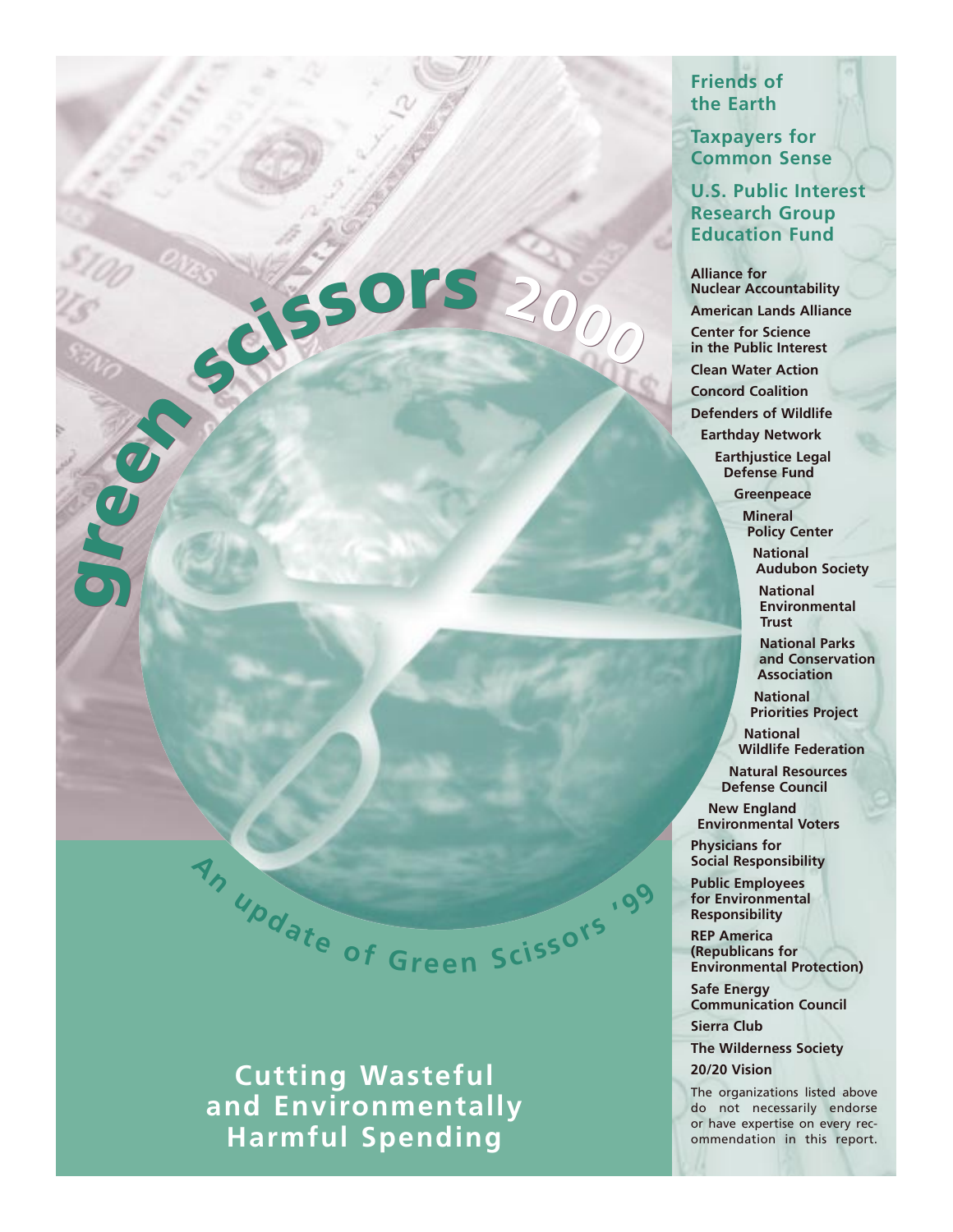*This report was made possible by the generous support of the Nathan Cummings Foundation, the Educational Foundation of America, the W. Alton Jones Foundation, the Rockefeller Family Fund, and the Prentice Foundation.*

Edited by Erich Pica with contributions from Anna Aurilio, Courtney Cuff, David Hirsch, Gawain Kripke, Lexi Shultz, Cena Swisher, and Amy Wolf.

Design and layout by Annette Price, Graphic Designer.

Special thanks to the many grassroots activists and leaders who tirelessly advocate cutting wasteful and environmentally harmful spending.

> Friends of the Earth copyright © 2000 ISBN 0-913890-88-X

This report will be made available for free via the internet. Please point your web browser to www.foe.org

> Additional copies of this report are available for \$15 each (includes shipping charges) from: Friends of the Earth 1025 Vermont Avenue, N.W., Suite 300 Washington, DC 20005 (202) 783-7400 x210 (877) 843-8687 x210

Printed on 100 percent recycled paper, containing 20 percent post-consumer waste. Paper recycled without dioxins.



#### Contacts

For general information about this report, contact:

**Friends of the Earth**  Courtney Cuff, Gawain Kripke or Erich Pica (202) 783-7400

**Alliance for Nuclear Accountability**  Maureen Eldridge (202) 833-4668

**American Lands Alliance**  Steve Holmer (202) 547-9105

**Center for Science in the Public Interest**  Bruce Silverglade (202) 332-9110

**Clean Water Action**  Lynn Thorp (202) 895-0420

**Concord Coalition**  Cliff Isenberg (202) 467-6222

**Defenders of Wildlife**  Caroline Kennedy (202) 682-9400

**Earthday Network** Jan Thomas (202) 876-2000

**Earthjustice Legal Defense Fund**  Heather Weiner (202) 667-4500

**Greenpeace** Gary Cooke (202) 462-1177

**Mineral Policy Center**  Alan Septoff (202) 887-1872

**National Audubon Society**  Dan Beard

(202) 861-2242 **National** 

**Environmental Trust**  Jeff Wise (202) 887-8800

**National Parks and Conservation Association**  Phil Voorhees (202) 223-6722

**National Priorities Project**  Greg Speeter (413) 584-9556

**National Wildlife Federation**  David Conrad (202) 797-6800

**Natural Resources Defense Council**  Sharon Buccino (202) 289-6868

**New England Environmental Voters**  Debra Johnson (603) 430-8312

**Physicians for Social Responsibility**  Bob Musil (202) 898-0150

**Public Employees for Environmental Responsibility**  Eric Wingerter (202) 265-7337

**REP America (Republicans for Environmental Protection)**  Martha Marks (847) 940-0320

**Safe Energy Communication Council**  Scott Denman (202) 483-8491

**Sierra Club**  Melanie Griffin (202) 547-1141

**Taxpayers for Common Sense**  Jill Lancelot or Cena Swisher (202) 546-8500

**U.S. Public Interest Research Group Education Fund** Anna Aurilio or Lexi Shultz (202) 546-9707

**The Wilderness Society**  Sue Gunn (202) 429-2676

**20/20 Vision**  James Wyerman (202) 833-2020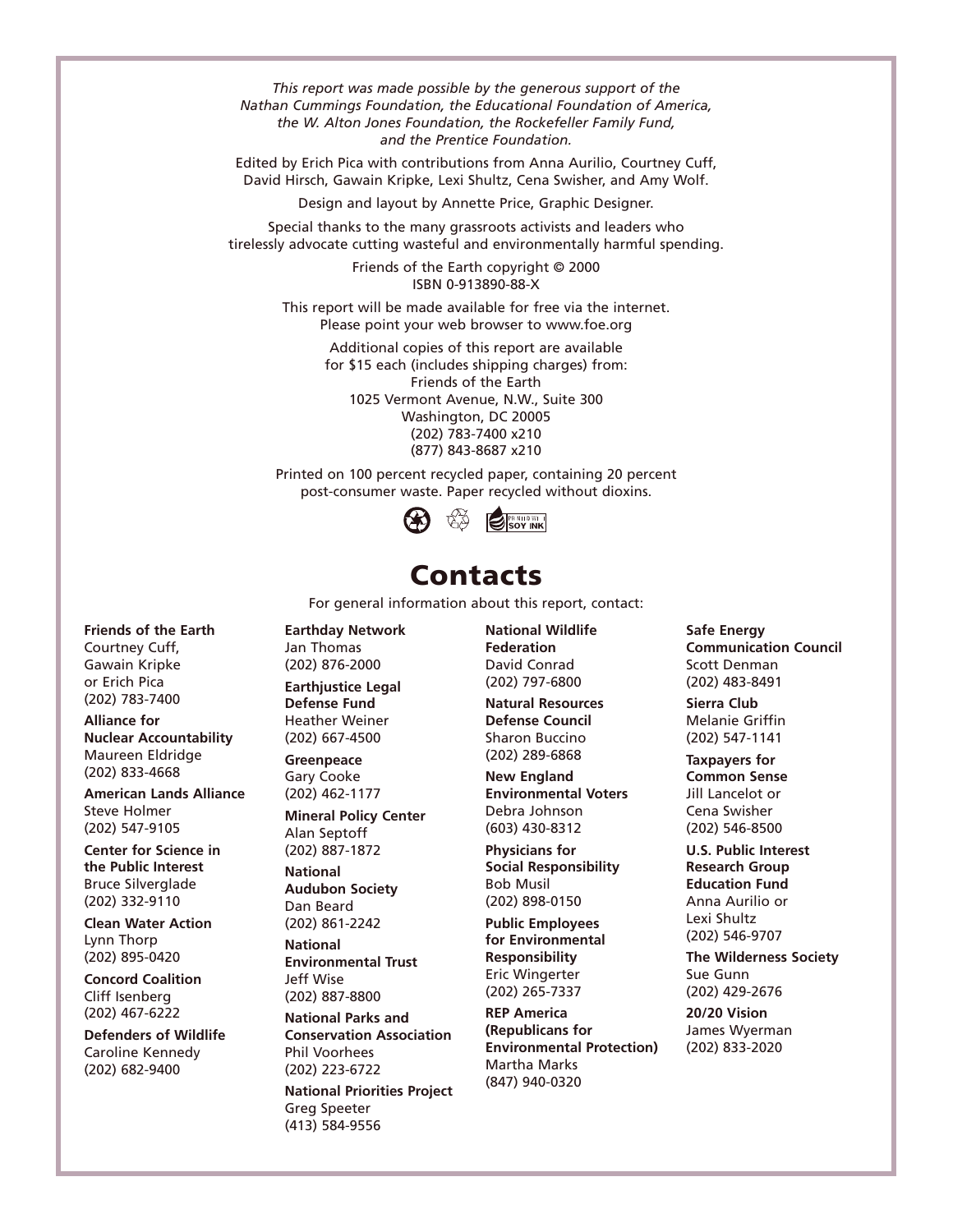

# **Introduction**

**E**very day, our government uses taxpayer dollars for programs and subsidies that harm our natural resources and threaten public health. For six years, the Green Scissors Campaign has worked to eliminate or reform these programs and subsidies.

This report is the product of the Green Scissors Campaign, a diverse coalition of environmental, taxpayer, budget watchdog and other groups that have come together to cut environmentally harmful spending and subsidies. This report updates *Green Scissors '99* and is meant to be a supplement to that report. *Green Scissors '99* offers policymakers 72 common-sense recommendations. The *Green Scissors 2000* report adds five new projects, bringing the combined total of the recommendations to 77, costing taxpayers nearly \$50 billion.

The Green Scissors Campaign has a proud record of accomplishment. We have

helped to eliminate more than \$24 billion of programs and subsidies. However, much more remains to be cut.

### What's New in Green Scissors 2000

*Green Scissors 2000* reflects ongoing research and responds to recent events and initiatives. *Green Scissors 2000* adds five new proposals to the target list this year. Four of the new proposals are existing programs, while Deep-Draft Dredging is a new initiative. All these proposals are initiatives being pushed by Members of Congress or the Administration and need to be eliminated or reformed.

| page 21 |  |
|---------|--|
| page 22 |  |
| page 23 |  |
| page 24 |  |
| page 25 |  |
|         |  |

With a few exceptions, 1999 saw little progress on Green Scissors issues. Despite some victories in Congress, and an Administration that supports several Green Scissors recommendations, wasteful government spending that is harmful to the environment still runs rampant in Washington. This waste of taxpayer resources is an injury to every American, for it is our money that is used to



pollute our nation's rivers, destroy habitats, create radioactive waste, and squander our natural resources. It is doubly outrageous when taxpayer money is often required to clean up the environmental damage that many of these activities leave behind.

#### Green Scissors is Leading; Will Politicians Follow?

#### **The Need to**

**Cut Taxpayer Waste** While the federal budget surplus has received great publicity, the Congressional Budget Office has consistently warned that

future surpluses are not guaranteed. These surpluses will depend, in part, on Congress and the President cutting spending by several billions of dollars as they promised in the 1997 Balanced Budget Act. But last year, both Republicans and Democrats actually increased spending, thereby jeopardizing the projected budget surplus. In order to cover this increased spending, Congress resorted to budget gimmicks that give the appearance of a balanced budget. Even if Congress had kept the spending promises made in the Balanced Budget Agreement, wasteful spending would still be wrong no matter the state of the federal budget.

These budget-counting games cannot postpone difficult decisions forever. Congress and the President will be called to account for the missing budget surplus, and budget cuts will become necessary. The government will have to choose whether to continue subsidizing environmental destruction, or to inject some common sense into government and help protect natural resources. Green Scissors reports offer recommendations that could release tens of billions of taxpayer dollars that Congress and the President could use to reduce pressure on spending caps and free money for debt reduction, tax cuts, or higher priority spending programs.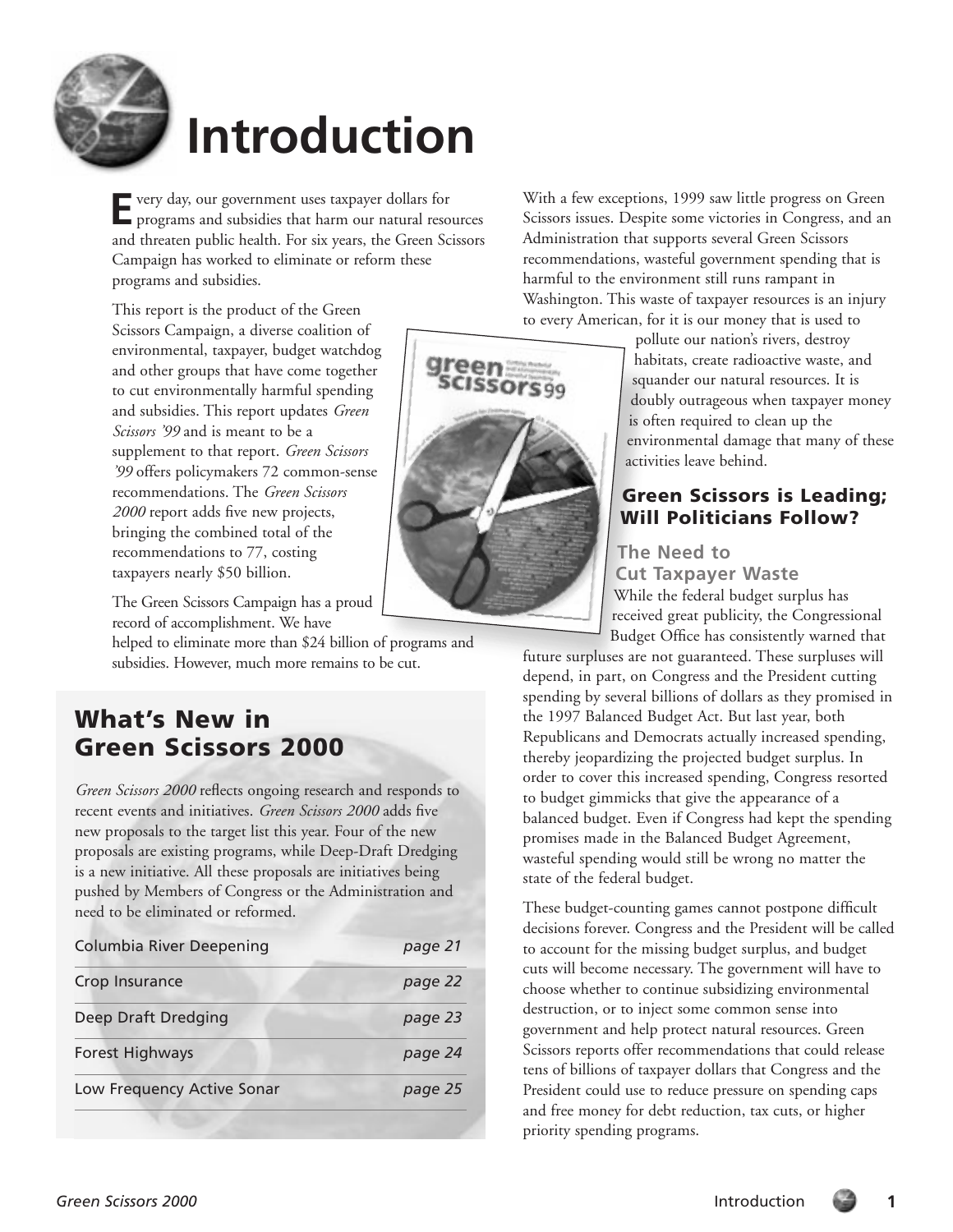#### Breaking the Logjam

The Green Scissors Campaign believes that success depends on finding areas of agreement. The spending and subsidies targeted in *Green Scissors '99* and *Green Scissors 2000* were programs created by both Democrats and Republicans, and by both Congress and the Administration. The same parties that once conspired to create these subsidies must now cooperate to end them.

The Green Scissors Campaign targets a range of subsidies and programs, from nuclear research projects to agricultural promotion. All have one thing in common — they threaten our long-term economic and environmental future. This report is intended to help politicians and policy-makers put aside partisan differences to ensure that American taxpayers are not left holding the bill for cleanups, handouts or bailouts.

The future is at stake. Taxpayers and environmentalists believe that Americans should not borrow from future generations, leaving unbearable fiscal or environmental debts.

Our leaders should act now to ensure that our children inherit both sound finances and a clean environment. This means cutting wasteful and environmentally harmful subsidies and spending now.

The Green Scissors Campaign recommends eliminating or modifying programs that:

- subsidize practices that can wreak major damage to the environment or public health;
- distort the economy in ways that encourage exploitative and environmentally destructive activities;
- fail to provide a fair return on the taxpayer investment or undervalue taxpayer resources;
- conflict directly with other beneficial federal policies;
- leave the taxpayer holding the bill for pollution cleanup or uncollectible debts;
- do not provide the intended benefit to people or institutions; and
- subsidize corporate, community and individual irresponsibility.

The supporters of the Green Scissors Campaign come from different perspectives:

Taxpayers, budget watchdogs and free-market advocates support the Green Scissors Campaign because it helps

> shrink government, saves tens of billions of dollars and stops government activities that are economically unjustified. These organizations support these cuts because they seek to reduce wasteful spending and economic harm caused by misguided government subsidy programs. Their support does not imply that they make judgements on questions of environmental policy.

Environmentalists support the Green Scissors Campaign because it advocates cutting programs that harm public health and the environment.

Many of these cuts are actually complex proposals that embody waste reduction, agency budget reforms, and environmental protections. The support of environmental organizations for many of these proposed cuts is premised on the principle that savings are inextricably linked with policy reforms. In the long term, these reforms will be crucial in avoiding future cleanup costs.

Support for the Green Scissors Campaign does not imply endorsement of or expertise in every recommendation; some organizations do not have the expertise to evaluate or endorse each recommendation.

#### Understanding *Green Scissors 2000*

This report is an update of the *Green Scissors '99* report released in January 1999. For a more complete explanation of the issues and our recommendations, please refer to that document. It is available on the world wide web at www.foe.org/eco/scissor99. In most cases, the fundamental issues and circumstances in *Green Scissors '99* remain valid today. In this new report, we have provided brief updates and information whenever significant changes or developments have occurred in 1999, such as congressional votes, changes in policy or major revisions to government proposals.

In addition, this report presents five new recommendations not included in earlier Green Scissors Campaign reports.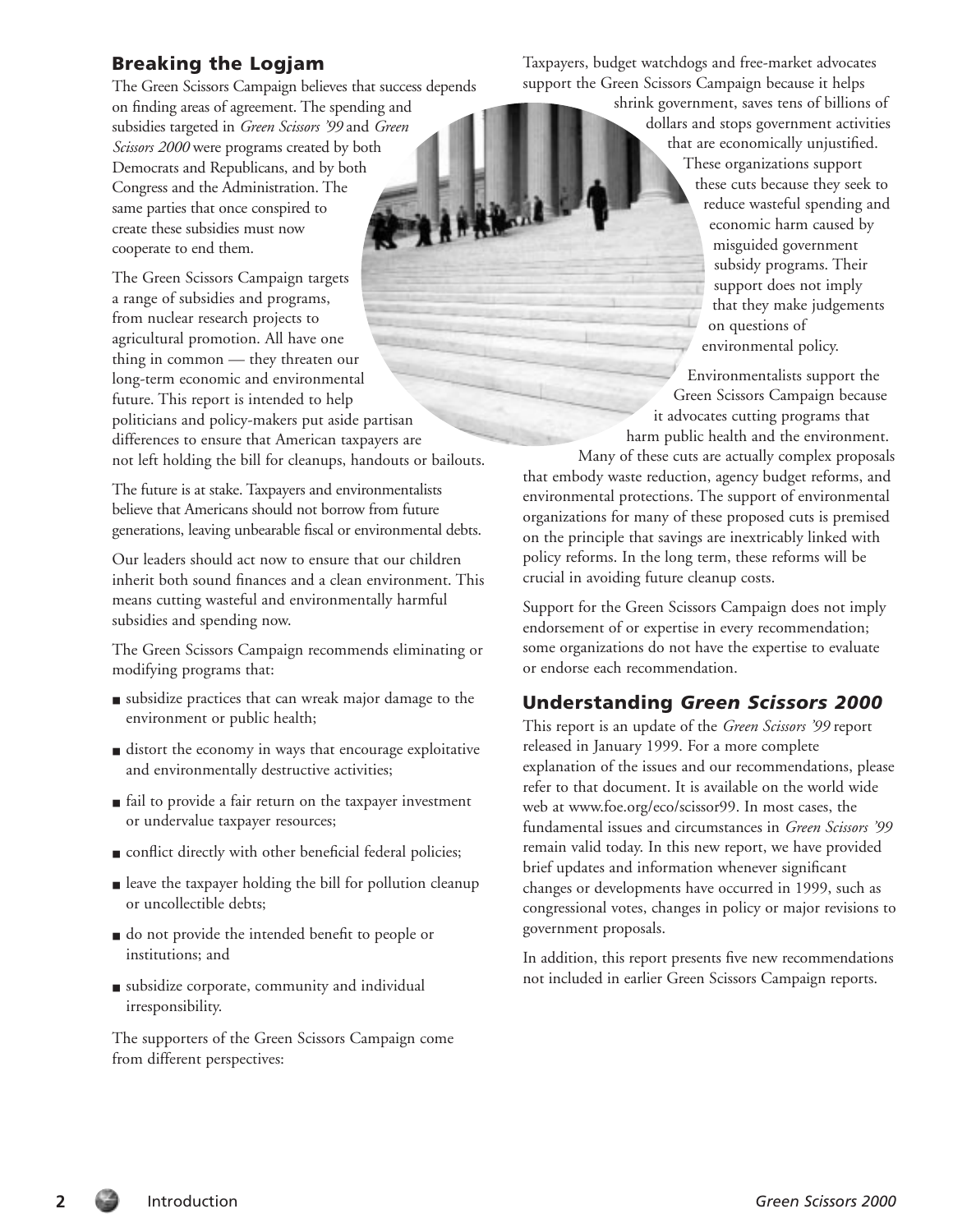

**E** nergy use and production are the largest sources of pollution in the country. Coal-fired power plants are the largest unregulated industrial emitters of the toxic metal mercury, nuclear power plants have generated 95 percent by radioactivity of the nation's lethal radioactive waste, and oil spills continue to plague the nation's waterways. The Department of Energy (DOE) has spent nearly \$112 billion in energy research and development between fiscal years 1948 and 1998. The vast majority of these funds (82 percent) subsidized or promoted nuclear and fossil energy, at an enormous environmental cost.

#### **Department of Energy Research and Development Fiscal Years 1948-98**



Nuclear programs are particularly wasteful. They are extremely expensive and have garnered the lion's share of energy funding while having no correct commercial market in the United States.

The Green Scissors Campaign has helped to eliminate most federally funded commercial nuclear research and development programs over the last six years. For example, in 1994, Congress, noting serious economic concerns, killed the Department of Energy's \$3 billion Advanced Liquid Metal Reactor. Similarly, in 1995,

Congress killed the \$2.6 billion Gas-Turbine Modular Helium Reactor.

Unfortunately, some of the technologies from nuclear programs terminated by Congress and the Clinton Administration have begun to re-appear in budget bills under new names. A nuclear fuel reprocessing technology developed for the terminated Advanced Liquid Metal Reactor has been renamed "civilian research and development" and is being promoted as part of a larger program to supposedly reduce the toxicity of nuclear waste. Proponents of the Gas-Turbine Modular Helium Reactor are now justifying funding gas reactor research under the name of "fissile material disposition." The U.S. government intends to use this program to "dispose" of excess Russian weapons-derived plutonium, despite having already decided not to use gas reactors in dealing with excess U.S. weapons-derived plutonium.

Fossil fuel subsidies are just as difficult to limit. Congress has cut funding for some of the fossil energy programs targeted in Green Scissors. However, these budget cuts are often restored in back-room deals late in the budget process. In fact, fiscal year 2000 fossil energy research and development programs funding was actually increased over the original appropriations amount as a result of behind the scenes negotiations.

#### Accelerated Transmutation of Nuclear Waste and Pyroprocessing

The DOE labs have embarked upon an expensive and complex nuclear research project. Proponents claim this project will reduce the radioactivity of commercial irradiated nuclear fuel. One step of this process would involve

reprocessing the nuclear fuel by separating it into its constituent components. This process would violate long-held U.S. nuclear nonproliferation policies. In fiscal year 1999, the DOE spent \$52 million on these projects and produced a report estimating the total cost of implementing one part of the project, the Accelerated Transmutation of Nuclear Waste program, at \$281 billion. The fiscal year 2000 Energy and Water Appropriations bill (H.R. 2605) contains \$54 million for these programs.

#### "Clean Coal" Technology Program

The DOE's "Clean Coal" Technology Program (CCTP) wastes taxpayer dollars on mismanaged projects that promote the use of one of the most polluting fuel sources — coal. Five projects in the program have been in the design phase for a minimum of six years. Two of these projects have changed site locations several times. The DOE funding commitment for just these five projects is at least \$515 million. In addition, the DOE obligated \$79 million to two projects in bankruptcy and has little hope of ever recouping that money.

The DOE requested no funding for CCTP for fiscal year 2000. Rather than rescinding funding for the program, the fiscal year 2000 Omnibus Appropriations bill (H.R. 3194) deferred \$156 million for the program until October 1, 2000. The bill also included \$14.4 million for program direction, which is used for the inspection of outstanding projects. This funding level has remained constant even as more projects have been completed and fewer need inspecting.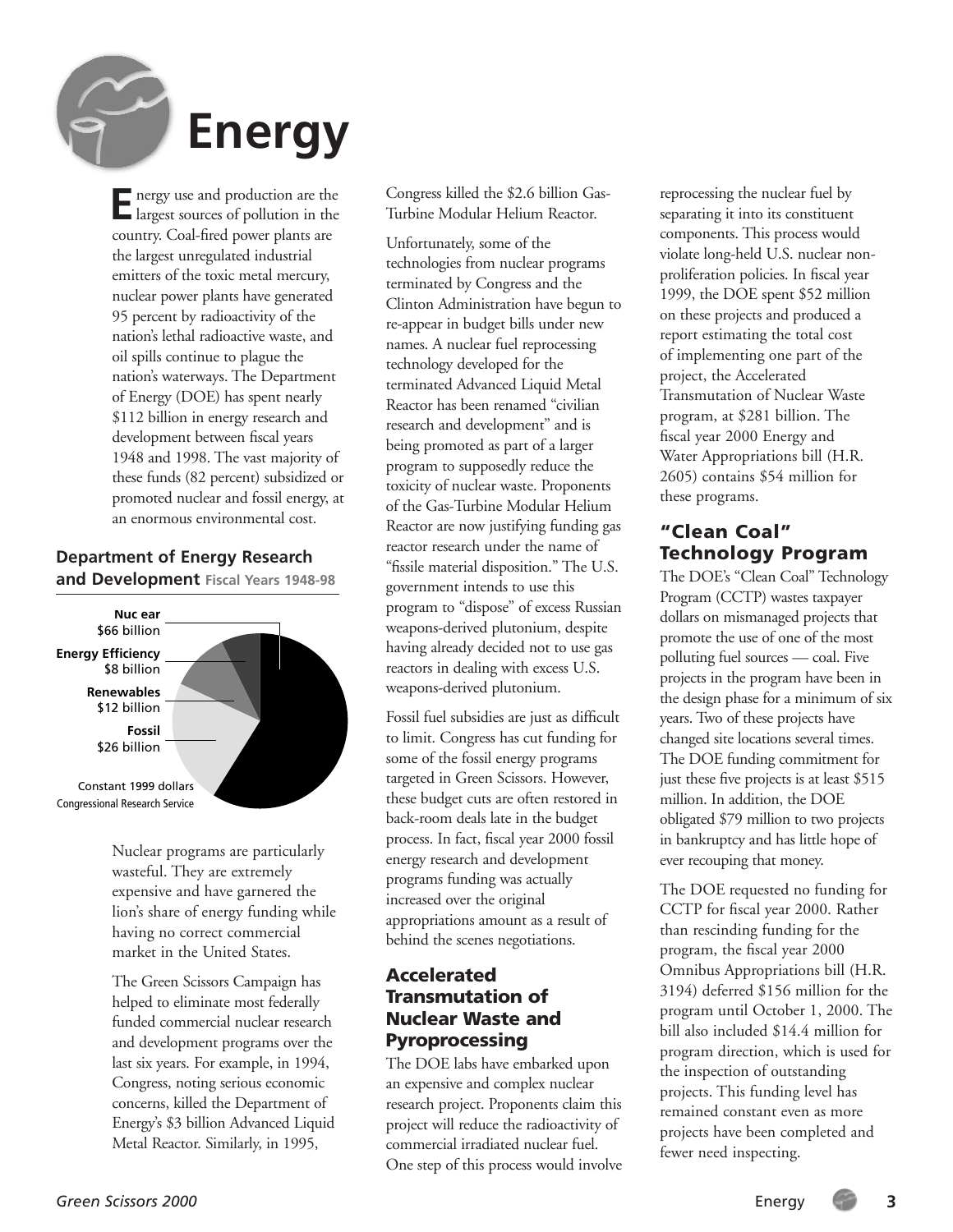#### Coal and Oil Research and Development

The DOE fossil fuel research and development program subsidizes and promotes the use of fuels that are the largest emitters of air pollution and global warming gases. On July 14, 1999, Representatives Bernard Sanders (I-VT), Ron Lewis (R-KY), James Oberstar (D-MN), and Bart Stupak (D-MI) offered an amendment to the fiscal year 2000 Interior Appropriations bill (H.R. 2466) to cut the fossil fuel research and development program by \$50 million, shifting \$20 million to Payments in Lieu of Taxes, and returning \$30 million to budget savings. The House passed the amendment, 248 to 169. In addition, Representatives James McGovern (D-MA), Tom Campbell (R-CA), Joseph Hoeffel (D-PA) and Rush Holt (D-NJ) offered an amendment to cut the fossil fuel research and development program by \$29 million and shift that funding to state land acquisition programs. The amendment passed 213 to 202. Unfortunately, the funding cut by these two amendments and was later restored above the levels originally requested.

The final fiscal year 2000 Omnibus Appropriations bill (H.R. 3194) included \$124.6 million for coal and oil research and development, and \$57.5 million for oil research and development.

#### Diesel Engine Research for Cars and Light Trucks

In fiscal year 2000, the DOE will spend \$41.1 million to subsidize auto industry research and development of a GREENHOUSE "new generation" of diesel-fueled cars and light trucks, and diesel fuels. Diesel is listed as a probable human carcinogen.

GOVERNMENT<br>SUBSIDIES

Moreover, this program encourages a dirty technology when cleaner ones exist. In addition, the program is a direct subsidy to both the auto industry, which should conduct its own research into cleaner fuels, and the fuels industry. These subsidies perpetuate petroleum's dominance of the transportation market.

#### Fast Flux Test Facility Restart

The DOE is currently conducting a Programmatic Environmental Impact Statement to find a future use for one of its reactors, the Fast Flux Test Facility (FFTF), located at the Hanford Nuclear Reservation. FFTF continues to search for a mission while it wastes \$30 million per a year in "hot standby." Now, the DOE is trying to get an additional \$12 million for the program. In 1992, the DOE agreed to shut down and permanently decommission FFTF as part of the overall plan to clean up the highly contaminated former bomb-making facility. Restarting FFTF will violate the clean-up plan and divert money and managerial resources away from clean up.

#### "Low Level" Radioactive Waste Dump Promotion and Support Service

This program allows the DOE to promote new radioactive waste dumps for private industry. The fiscal year 2000 Energy and Water appropriations bill (H.R. 2605) included \$595,000 to pay for the program, a reduction from last year's appropriation of \$4.2 million. This reduction in funding is

encouraging, but the DOE has said that it is planning to use some unused funds from last year to keep the program going.

#### MOX Power *<b>Reactors*

Congress appropriated \$67.9 million in fiscal year 2000 for the DOE to continue its program that mixes plutonium with uranium to make mixed oxide (MOX) fuel for commercial reactors. Billed as the best way to dispose of the fifty metric tons of surplus weaponsgrade plutonium in the US stockpile, the MOX program is a huge subsidy to reactors as well as a threat to world security. The DOE has rejected a safer, cheaper option — immobilizing the plutonium in glass or ceramics — for all but a small fraction of the plutonium. The DOE will start construction of processing facilities this year. In addition, Congress added funds to assist Russia in gas reactor development for its MOX program. Representative Christopher Cox (R-CA) singled out this reactor project as aiding the Russian nuclear weapons program. In fiscal year 2000, Congress cut funding for the immobilization research program the safer, cheaper alternative.

#### National Ignition Facility

The National Ignition Facility (NIF) is a DOE nuclear weapons project being constructed at the Lawrence Livermore National Laboratory in northern California. Cost estimates for the construction of NIF continue to rise. The current estimate is now at \$5.1 billion, which is 25 percent greater than the initial 1993 estimate of \$4.1 billion. Not only is the project at least \$1 billion over budget and a year behind schedule, but this is an extremely expensive program that will create more radioactive waste.

Furthermore, in the summer of 1999, the Lab uncovered serious technical problems that may preclude the multi-billion dollar project from igniting a thermonuclear explosion, which is the proposed mission of NIF. The fiscal year 2000 Energy and Water Appropriations Conference Report contains sharp language requiring Energy Department Secretary Bill Richardson to submit "a new cost and schedule baseline" for NIF before June 1, 2000. The report states that if the DOE misses the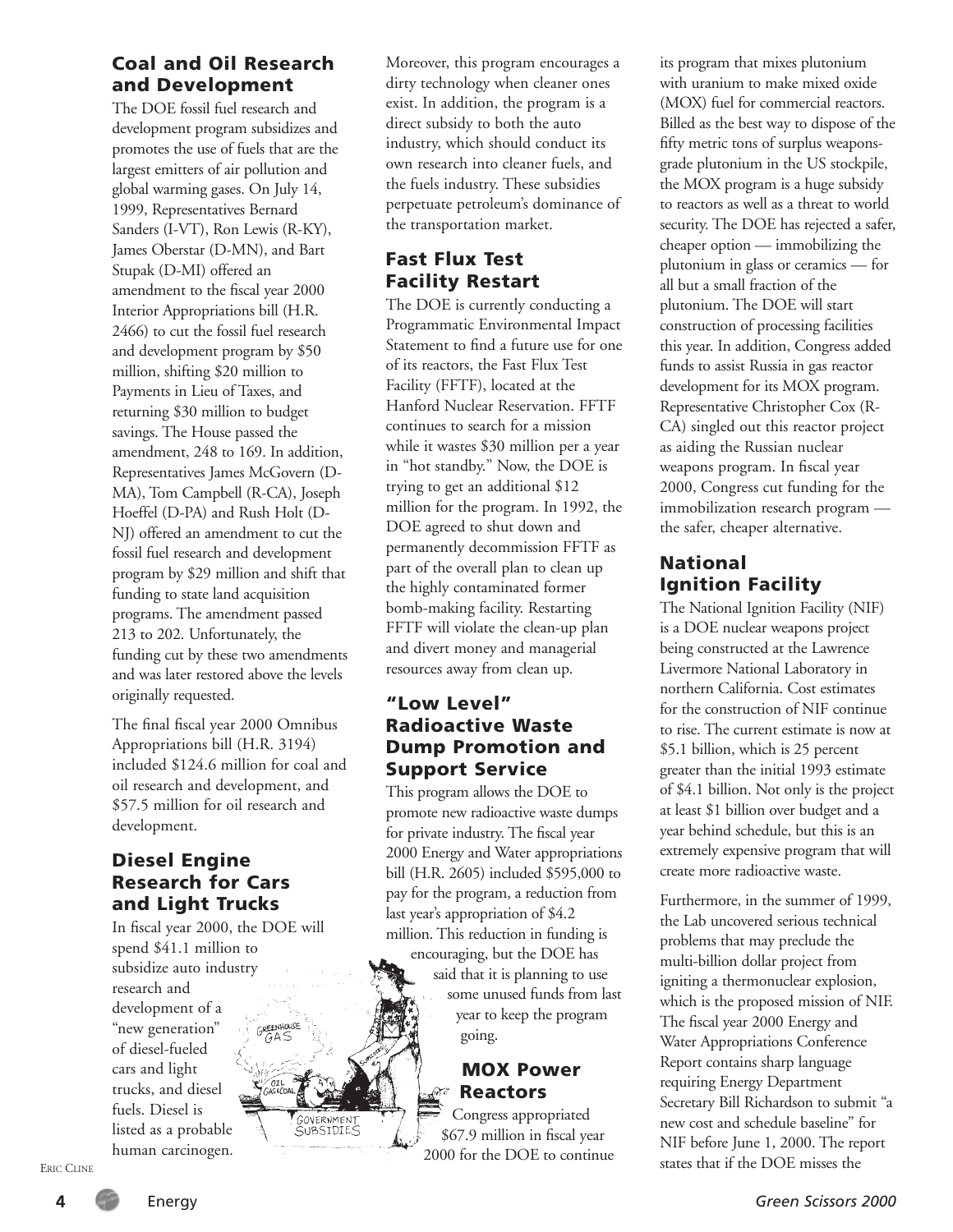deadline, it "should prepare an estimate of the costs necessary to terminate the project." Congress appropriated \$254 million in the fiscal year 2000 budget for this project.

#### Power Marketing Administration

Four Power Marketing Administration Facilities (PMAs) market electricity from federally owned facilities in the Northwest, West, Southwest, and Southeast. PMAs and the Tennessee Valley Authority (TVA) sell electricity at below market rates to select customers. Selling power at below market rates removes any incentive for customers to use energy efficiently and provides unfair subsidies to certain regions of the country. The federally owned power plants emit pollution that harms air quality and human health. In addition, dams that help produce the electricity destroy fragile habitat for salmon, trout, mussels, chubs and sturgeon. On April 20, 1999, Representatives Bob Franks (R-NJ) and Martin Meehan (D-MA) introduced legislation (H.R. 1486) that would reform the PMAs. Senator Patrick Moynihan (D-NY) introduced similar legislation in the Senate on January 19, 1999. Both bills would reform marketing practices, reduce taxpayer subsidies as well as provide money for environmental protection, debt repayment, and investment in clean renewable energy sources.

#### Radioactive Recycling Subsidies

In August 1997, the DOE entered into a \$284 million contract with the foreign-owned company British Nuclear Fuels, Ltd. (BNFL) to clean three stadium-sized buildings at the Oak Ridge nuclear weapons site in Tennessee and recycle at least 100,000 tons of contaminated metal into common goods such as tableware and frying pans. This contract is ongoing, and some recycled radioactive materials have already been released into the marketplace. A court challenge by public interest groups

failed to stop the contract because of the lack of federal guidelines for recycling radioactive material. Currently, BNFL is in the process of building a facility to process 6,000 tons of radioactive nickel. Two additional government contracts, one at Paducah, Kentucky and one at Portsmouth, Ohio, are currently under consideration.

#### Rural Utilities Service Electricity Loans

The Rural Utilities Service (RUS) makes loans to utilities to subsidize electric service in rural areas, despite the fact that this program is now obsolete. The Clinton Administration proposed reducing the subsidized loans in its fiscal year 2000 budget proposal, but Congress rejected the reduction and has actually increased the amount of subsidized loans available for electric utilities. Because low-interest rates prevail in the currently healthy economy, the level of subsidy required to provide these loans has declined. For fiscal year 2000, Congress approved about \$10 million in subsidies for the loan program, down from nearly \$30 million in fiscal year 1999. However, this subsidy will leverage more than \$1.9 billion in loans, up from about \$1 billion in fiscal year 1999.

#### Savannah River Site Reprocessing Canyons

The Savannah River Reprocessing site, scheduled for closure, was integral in the production of nuclear weapons. The reprocessing canyons took nuclear fuel from five on-site reactors and separated the fuel into its plutonium and uranium components for use in nuclear weapons. The original deadline date for closure of this plant has been extended from 2002 to 2004. Congress appropriated

\$359.2 million in the fiscal year 2000 budget to keep the project operating.

#### Swan Lake-Lake Tyee Intertie

The fiscal year 2000 Energy and Water Appropriations bill (H.R. 2605) contained \$10 million dollars for the City of Ketchikan to help construct

an unnecessary 57-mile industrial powerline, the Swan Lake - Lake Tyee Intertie, through the Tongass National Forest. If built, this powerline would cut a 200-foot swath through one of the largest remaining roadless areas in the Tongass National Forest and would preclude designation of the valuable Eagle River as a Wild River.

#### Waste Isolation Pilot Project

The Waste Isolation Pilot Plant (WIPP) in New Mexico is a proposed disposal site for plutoniumcontaminated waste from nuclear weapons. The DOE spent millions of dollars in legal fees to force the State of New Mexico to grant WIPP a hazardous waste permit. DOE's Resource Conservation and Recovery Act (RCRA) permit application specifically stated that WIPP should not be opened until the permit was issued. Nonetheless, the DOE began shipping "mixed" wastes to WIPP on March 26, 1999, under the guise that it was "non-mixed" waste, which is not covered by the permit. New Mexico issued its RCRA permit on October 27, 1999, and all shipments have since stopped because of permit restrictions. The DOE has sued New Mexico for the permit restrictions, and New Mexico has in turn fined the DOE \$1.3 million for illegally shipping mixed waste from Rocky Flats. The \$185 million budget for fiscal year 1999 assumed that the DOE would ship more than 100 truckloads of waste to WIPP. Instead, only thirty-two shipments, many of which were partial loads, were made.

© 1999-2000 ART TODAY.COM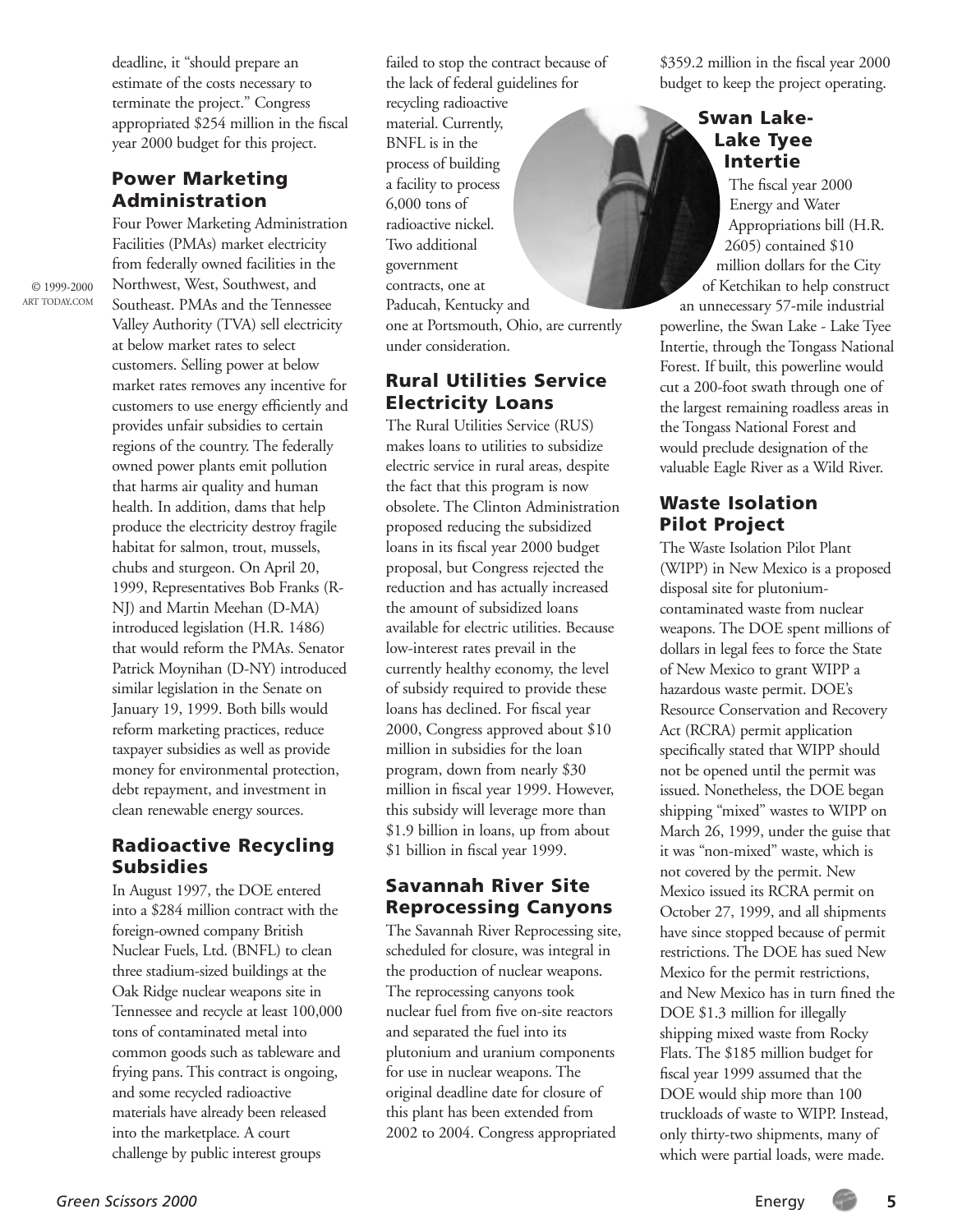Thus, the long-term costs of the project have been increased, since more total shipments will now be required. Nonetheless, Congress increased the WIPP budget for fiscal year 2000 to \$186.4 million.

#### Yucca Mountain High Level Nuclear Waste Repository

Yucca Mountain is a proposed permanent storage site for nuclear waste. The site, located on a seismically active area in Nevada, has a project cost of \$34 billion. The House substantially cut the fiscal year request of \$258 million to \$169 million. However, this funding was later almost fully restored to \$240.5 million in conference.

| <b>Green Scissors Target</b>                                                | <b>Fiscal Year 1999</b><br><b>Appropriations</b> | <b>Fiscal Year 2000</b><br><b>Appropriations</b> | <b>Estimated 5-year</b><br>or lifetime cost | <b>Notes</b>                                                                         |
|-----------------------------------------------------------------------------|--------------------------------------------------|--------------------------------------------------|---------------------------------------------|--------------------------------------------------------------------------------------|
| Accelerated<br><b>Transmutation of Nuclear</b><br>Waste and Pyroprocessing  | \$ 52 million                                    | \$54 million                                     | \$ 352 million                              | Lifetime budget of ATW is<br>\$280 billion over 117 years.                           |
| Clean Coal<br><b>Technology Program</b>                                     | \$ n/a                                           | \$<br>n/a                                        | 500 million<br>\$                           | Congress deferred \$156 million for<br>the program until Oct. 1, 2000.               |
| Coal Research and<br>Development Program                                    | \$122.4 million                                  | $$125$ million                                   | $$625$ million                              | Two amendments to cut funding<br>from the program were passed<br>but later reversed. |
| Diesel Engine Research<br>for Cars and Light Trucks                         | $$34.9$ million                                  | $$41.1$ million                                  | $$265$ million                              | Congress increased funding<br>by \$6.2 million.                                      |
| <b>Fast Flux Test</b><br><b>Facility Restart</b>                            | \$ 32 million                                    | \$28 million                                     | \$ 1 billion                                | DOE continues to search for<br>a mission for the program.                            |
| Low Level Radioactive<br><b>Waste Dump Promotion</b><br>and Support Service | $$4.2$ million                                   | 595,000<br>\$                                    | \$29 million                                | Victory in progress.                                                                 |
| Mixed Oxide<br><b>Power Reactors</b>                                        | 62 million<br>\$                                 | $$67.9$ million                                  | \$ 800 million                              | Congress cut funding to an<br>alternative.                                           |
| National Ignition Facility                                                  | \$ 393.2 million                                 | \$254 million                                    | \$5.1 billion                               | Cost overruns and technical problems<br>are increasing, likelihood of failure.       |
| <b>Nuclear Energy</b><br>Research Initiative                                | 19 million<br>\$                                 | 27.5 million<br>\$                               | \$137.5 million                             | No change from Green Scissors '99.                                                   |
| Nuclear Waste Fund<br>Fee Adjustment                                        | \$ n/a                                           | \$<br>n/a                                        | \$ 315 million                              | No change from Green Scissors '99.                                                   |
| Oil Research and<br>Development Program                                     | $$48.6$ million                                  | 57.5 million<br>\$                               | \$287.5 million                             | Two amendments to cut funding<br>from the program were passed<br>but later reversed. |
| Plutonium<br><b>Manufacturing Project</b>                                   | \$ n/a                                           | sin/a                                            | \$1.1 billion                               | No change from Green Scissors '99.                                                   |
| <b>Power Marketing</b><br>Administrations                                   | sin/a                                            | \$<br>n/a                                        | \$ 1 billion                                | Legislation introduced to<br>reform program.                                         |
| Radioactive<br><b>Recycling Subsidies</b>                                   | \$ n/a                                           | \$<br>n/a                                        | \$242.4 million                             | DOE is currently considering<br>granting two additional contracts.                   |
| <b>Rural Utilities Service</b>                                              | \$ 50 million                                    | \$ 30 million                                    | \$150 million                               | Low interest rates have made this<br>subsidy program less expensive<br>to taxpayers. |
| Savannah River Site<br><b>Reprocessing Canyons</b>                          | 359 million<br>S.                                | 359.2 million<br>\$                              | \$3.6 billion                               |                                                                                      |
| Swan Lake-Lake<br>Tyee Intertie                                             | \$0                                              | \$ 10 million                                    | \$ 40 million                               | Congress provided funding for the<br>program for the first time.                     |
| <b>Tokamak Fusion Reactors</b>                                              | $$12.2$ million                                  | sin/a                                            | 1 billion<br>S.                             | No change from Green Scissors '99.                                                   |
| Waste Isolation Pilot Plant                                                 | \$185.4 million                                  | 186.4 million<br>S.                              | sin/a                                       | Opened in violation of state<br>permitting requirements.                             |
| Yucca Mountain High-Level<br><b>Nuclear Waste Repository</b>                | $$358$ million                                   | 240.5 million<br>\$                              | \$1.2 billion                               | Funding cuts were almost<br>fully restored.                                          |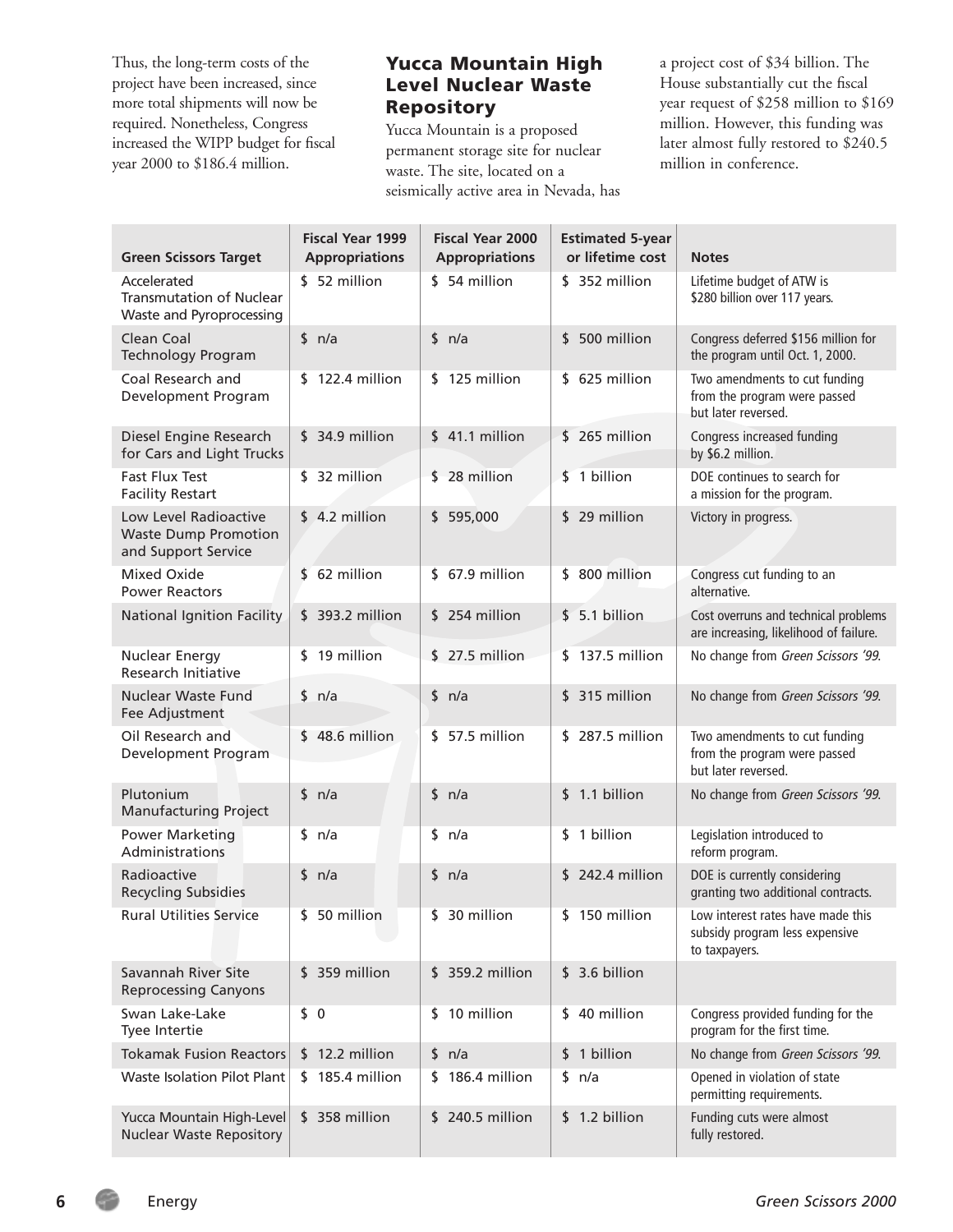

*Cyanideleaching heap under construction.* **MINERAL** POLICY CENTER

# **Public Lands**

**I** n the 19th century, the federal government initiated policies to encourage the development of the Western United States. These policies helped to make resource extraction from public lands cheap and easy. More than 100 years later, the nation's priorities have changed. The West has been developed, and resource extraction industries no longer need federal assistance. Nevertheless, many of these archaic federal land policies continue to subsidize these destructive practices at taxpayer expense.

The Green Scissors Campaign supports the idea that public lands, and the resources therein, are assets held in trust for all taxpayers. The federal government should manage these assets to provide a fair return to all taxpayers and to maintain our nation's economic and environmental health. In contrast, many of the federal public lands programs have wasted billions of taxpayer dollars and have seriously damaged ecosystems that were once pristine. For example, the 1872 Mining Law has allowed mining companies to take more than \$245 billion worth of precious minerals and mining rights from public lands without paying a dime in royalties to

taxpayers. Moreover, under this archaic law, taxpayers have been left with a \$32 to \$72 billion cleanup bill for the half a million polluted abandoned mine sites, more than seventy of which have been designated Superfund sites.

The U.S. Forest Service's timber program has also created a legacy of waste and abuse both fiscally and environmentally. A 1998 General Accounting Office (GAO) report documents that the Forest Service lost more than \$1 billion in timber sales from 1995 to 1997. This report is an update to a 1995 GAO study that cited \$995 million in losses between 1992 to 1994. Together these reports reveal more than \$2 billion in taxpayer losses over six years. Logging in our National Forests has eliminated many old growth forests and has damaged habitat for numerous species, such as salmon, grizzly bear, and wolf. Logging and road building in our National Forests have also led to soil erosion that has polluted drinking water and caused deadly and costly mudslides.

The Green Scissors recommendations for federal public lands embody the core of the Green Scissors Campaign goals — reforming policies that waste taxpayer money and harm the environment. The 1872 Mining Law and Forest Service timber sale programs are two of the most egregious examples of wasteful and environmentally harmful policies, but many others exist. Numerous other programs are targets for our reform efforts, ranging from below-cost grazing fees to oil royalty payments.

#### 1872 Mining Law

The outdated 1872 Mining Law subsidizes mining companies in several ways: 1) mining companies have been able to extract billions of dollars of minerals from publicly owned lands without paying a dime in royalties; 2) mining companies can buy public land containing billions of dollars in minerals for \$2.50 to \$5.00 an acre; 3) mining operations have abandoned more

than half a million mine sites, leaving the cleanup tab for taxpayers.

Although little progress has been made in reforming this archaic law, in 1997 the Solicitor General for the Department of the Interior announced he would enforce a provision of the law limiting the area of land that mining companies can take for outrageously low prices for the dumping of toxic mining wastes. In March of 1999, for the first time in decades, the Interior Department denied a mine proposal for exceeding the waste dumping limit. Subsequent to this, there were two attempts to overturn the waste

dumping limit. On the fiscal year 1999 Emergency Supplemental bill (S. 544) Senator Slade Gorton (R-WA) attached a legislative rider that allowed the mine to go forward.

During the Senate consideration of the fiscal year 2000 Interior Appropriations bill (H.R. 2466), Senator Larry Craig (R-ID) attached another rider in an attempt to overturn the waste dumping limit. Craig's rider would have weakened the 1872 Mining Law by allowing all recent and future mines to have access to unlimited amounts of public land at outrageously low prices for the dumping of toxic wastes.

In response to the Craig rider, Senators Patty Murray (D-WA), Richard Durbin (D-IL) and John Kerry (D-MA) offered an amendment to strip the Craig rider out of the bill. This amendment failed on a vote of 55 to 41.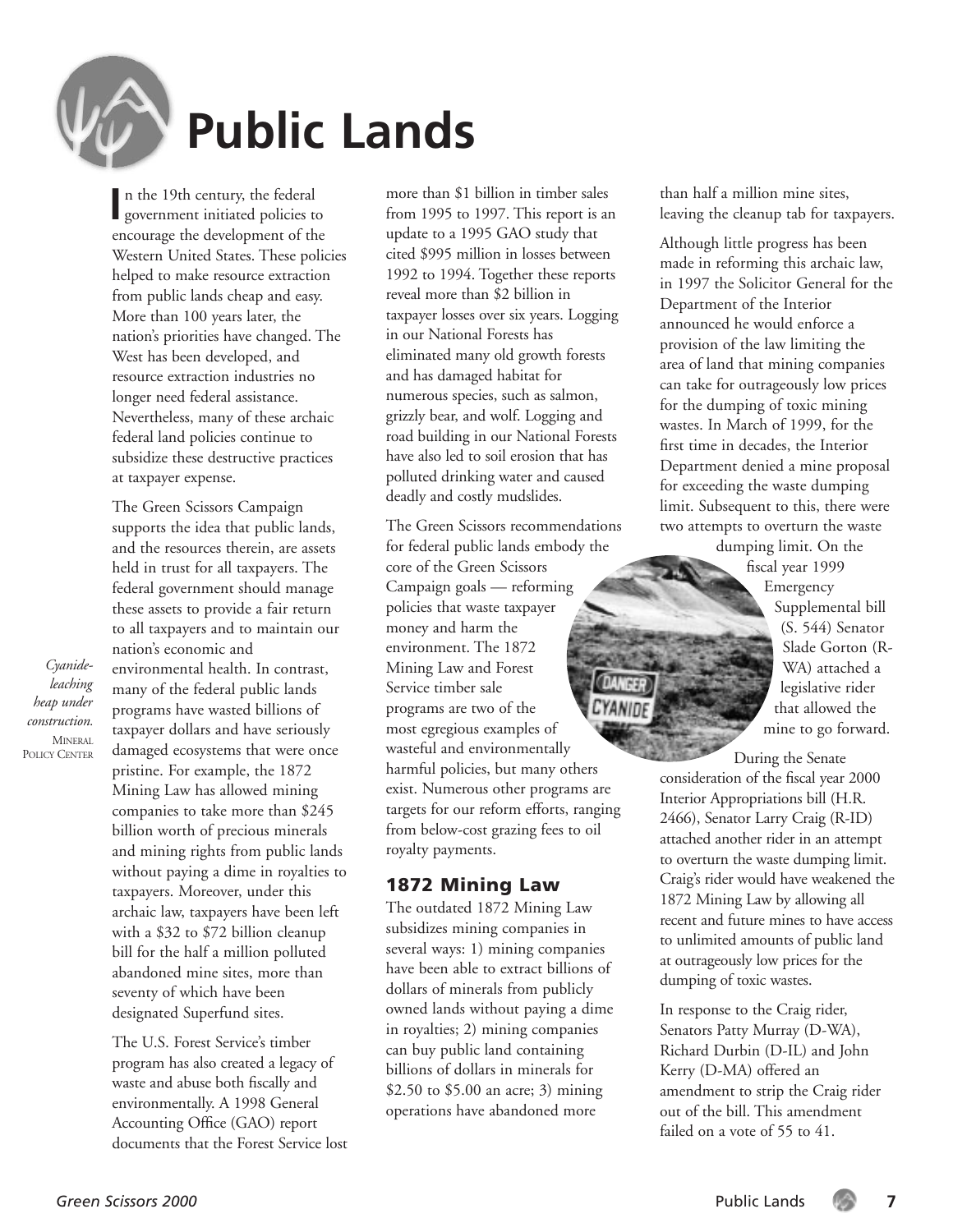However, Representatives Nick Rahall (D-WV), Chris Shays (R-CT) and Jay Inslee (D-WA) led an effort in the House of Representatives to oppose the Craig rider. They passed an amendment to the House version of the fiscal year 2000 Interior Appropriations bill on a bipartisan vote of 273 to 151.

*truck and clearcut in the Hoonah Ranger District.* JIM MACKOVJAKI

*Logging* 

During the final negotiations for the bill, the Craig rider was altered to exempt from the law all existing mines and all mines proposed by November 1997. President Clinton signed the modified rider into law. While an improvement over the existing law, this rider will mean that thousands more acres of public land will be given to the mining industry at low prices, while taxpayers bear the burden of cleaning up more toxic mining wastes.

#### Film Industry Use of National Park

Under National Park Service regulations, companies using National Parks as settings for films are only required to cover the costs of ranger supervision and mitigate any damage caused. While film companies are paying little, if anything, for their use of our National Parks, park visitors across the nation now face entrance fees that have doubled or even tripled. In 1999, Representative Joel Hefley (R-CO) introduced legislation (H.R. 154) requiring the Park Service to charge fair market value for filming fees and allow the individual parks to keep the revenues generated. The bill passed the House and Senate.

#### Money-Losing Timber Sales

The U.S. Forest Service's "commodity" timber sales program provides timber from our National Forests to companies that cut and mill lumber or other wood products.

Commodity timber sales on public lands lose money because the receipts paid to the government by the companies buying the timber do not

cover all the costs associated with preparing and administering the sales. According to two General Accounting Office reports, the Forest Service lost more than \$2 billion of taxpayer money from the commodity timber sales program from 1992 to 1997.

Senators Richard Bryan (D-NV), Peter Fitzgerald (R-IL) and Ron Wyden (D-OR) offered an amendment to the fiscal year 2000 Interior Appropriations bill (H.R. 2466) that would have cut \$33 million from the timber sales management program and \$1.6 million from timber road construction. Of the \$33 million cut in the timber sales management program, \$10 million was allocated for debt reduction, \$13 million for fish and wildlife management and road maintenance and \$10 million for the survey and management of endangered species. The amendment failed on a vote of 43 to 54. In the House of Representatives, Representatives David Wu (D-OR) and Darlene Hooley (D-OR) offered an amendment to the fiscal year 2000 Interior Appropriations bill (H.R. 2466) that would have trimmed \$23 million from the Forest Service's commodity timber sales budget and transferred all the money to environmental restoration. The House rejected the amendment 174 to 250.

#### Oil Royalty Underpayment

According to the U.S. Department of the Interior's Minerals Management Service (MMS), companies pumping oil and gas from public lands are underpaying the royalties they owe to taxpayers by an estimated \$66 million per year. These lost royalties would otherwise have gone to the federal treasury, the Land and Water Conservation Fund, the National Historic Preservation Fund and state public education programs. For four years, Congress has enacted legislative riders to stop the MMS from making reforms to ensure a fair, market-based payment process for oil royalties. These reforms would also make it easier for the government to catch underpayments. In the fiscal

year 2000 Omnibus Appropriations bill (H.R. 3194) Congress again delayed implementing the reforms to March 15, 2000.

#### Timber Roads Construction

Although funding for the U.S. Forest Service's Purchaser Road Credit program was permanently eliminated in the fiscal year 1999 budget, logging roads continue to be subsidized through annual appropriations from Congress. These annual funds pay for the engineering and design costs associated with logging road construction. Representatives George Miller (D-CA) offered an amendment to the House version of the fiscal year 2000 Interior Appropriations bill (H.R. 2466) to prohibit direct appropriations for logging road construction. The amendment was adopted in the House of Representatives by voice vote, but the provision was struck from the final version of the bill, which was incorporated into the fiscal year 2000 Omnibus Appropriations bill (H.R. 3194).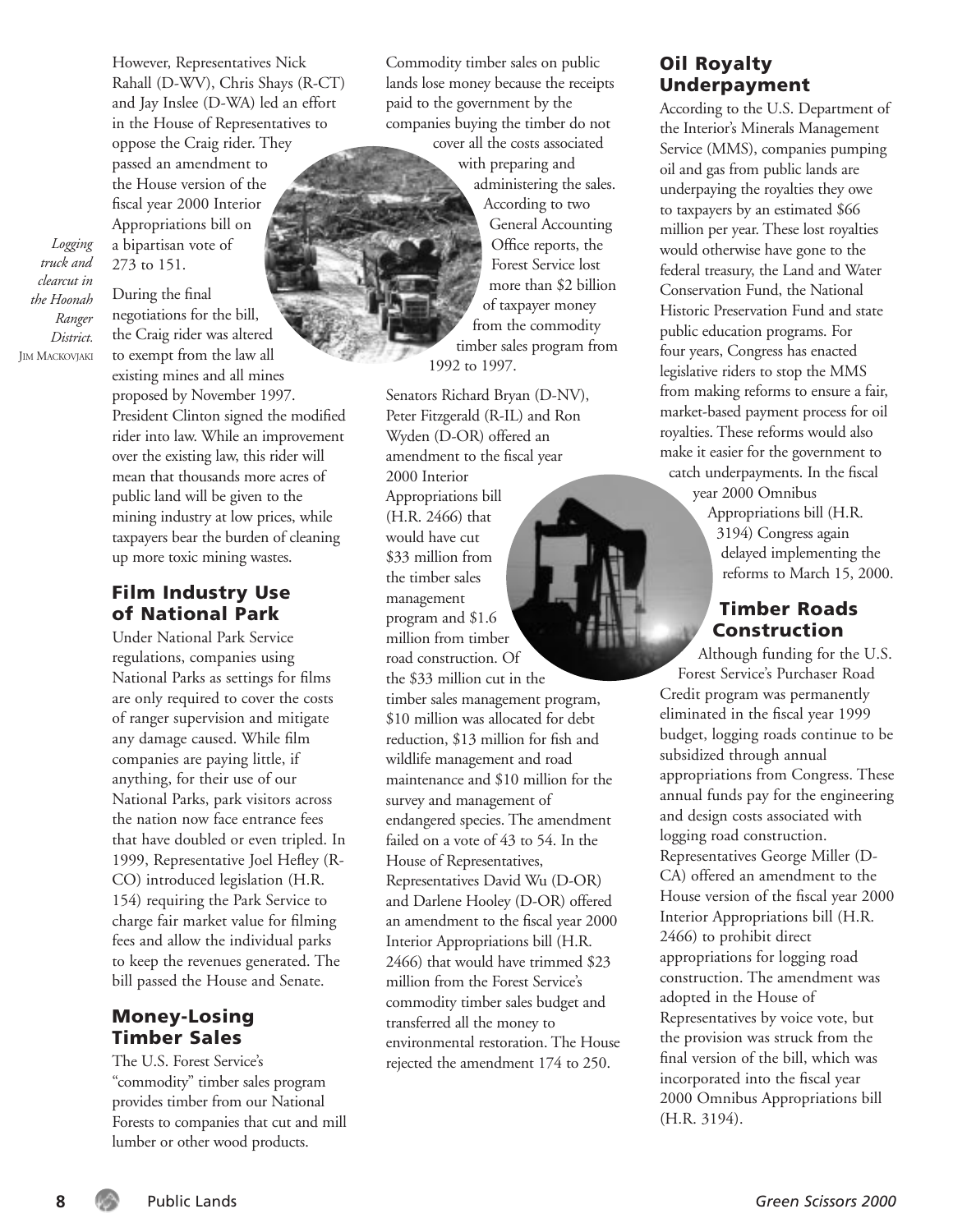Senators Richard Bryan (D-NV), Peter Fitzgerald (R-IL) and Ron Wyden (D-OR) offered an amendment to the fiscal year 2000 Interior Appropriations bill (H.R. 2466) that would have cut \$33 million from the timber sales management program and \$1.6 million from timber road construction. The amendment failed on a vote of 43 to 54.

#### Tongass National Forest

STEVE HOLMER, AMERICAN LANDS ALLIANCE

In 1999, the Department of Agriculture issued an updated forest plan for the Tongass National Forest, the world's largest old-growth temperate rainforest.

The Tongass forest plan proposes up to 750 miles of new taxpayersubsidized logging roads while

allowing the cutting of more than 60,000 acres of old-growth rainforest over a 10-year period. In fiscal year 2000, Congress gave the Forest Service a \$5 million budget increase to prepare timber sales in the Tongass National Forest. Congress also set aside \$22 million in economic aid to Tongass communities.

#### University of Alaska Land Grab

In 1999, Senator Frank Murkowski (R-AK) and Representative Don Young (R-AK) introduced bills in the Senate (S. 744) and the House (H.R. 2958) respectively, which would grant up

to 500,000 acres of federal land to the University of Alaska, including intercontinental shelf and National Forest land. The bills would give

> the University 250,000 acres of federal land within Alaska, but would exempt "conservation system units" and the Tongass National Forest from the land giveaway. In addition, the bills would allow the University to select

250,000 additional acres of federal lands in Alaska if the state agrees to provide 250,000 acres of state land. These bills await legislative action.

| <b>Green Scissors Target</b>             | <b>Fiscal Year 1999</b><br><b>Appropriations</b> | <b>Fiscal Year 2000</b><br><b>Appropriations</b> | <b>Estimated 5-year</b><br>or lifetime cost | <b>Notes</b>                                                                                                          |
|------------------------------------------|--------------------------------------------------|--------------------------------------------------|---------------------------------------------|-----------------------------------------------------------------------------------------------------------------------|
| 1872 Mining Law                          |                                                  |                                                  | $$481.6$ million                            | Modified language of rider attached<br>to final appropriations bill.                                                  |
| <b>BLM Public</b><br>Domain Forestry     | \$ n/a                                           | $\mathsf{\$}$<br>n/a                             | 30 million<br>\$                            | No change from Green Scissors '99.                                                                                    |
| Film Industry Use<br>of National Parks   | sin/a                                            | \$<br>n/a                                        | \$<br>n/a                                   | Reform legislation passed in the<br>House and the Senate.                                                             |
| Money-Losing<br><b>Timber Sales</b>      |                                                  | 228.9 million<br>\$.                             | 555 million<br>\$                           | Amendments were introduced in the<br>House and Senate to cut funding<br>from this program. Both<br>amendments failed. |
| Oil Royalty<br>Underpayment              | \$<br>n/a                                        | $\frac{1}{2}$<br>n/a                             | 330 million<br>\$                           | MMS reforms will be implemented<br>in March 2000.                                                                     |
| Rangeland Reform                         | \$<br>n/a                                        | sin/a                                            | 250 million<br>\$                           |                                                                                                                       |
| Recreational<br><b>Trails Program</b>    | 40 million<br>\$                                 | 50 million<br>\$                                 | 210 million<br>\$                           | No change from Green Scissors '99.                                                                                    |
| <b>Timber Roads</b><br>Construction      | 31.4 million<br>\$                               | $$37.4$ million                                  | 187 million<br>\$                           | An amendment to block funding for<br>the Forest Service timber roads program<br>passed, but was later struck down.    |
| <b>Tongass National Forest</b>           | 14.5 million<br>\$                               | $$37.5$ million                                  | 187.5 million<br>\$                         | The final Tongass Forest plan<br>was released.                                                                        |
| University of Alaska<br><b>Land Grab</b> | sin/a                                            | sin/a                                            | sin/a                                       | Legislation has been introduced<br>in the House and the Senate.                                                       |
| U.S. Forest Service<br>Salvage Fund      | \$<br>n/a                                        | sin/a                                            | 250 million<br>\$                           | No change from Green Scissors '99.                                                                                    |
| U.S. Forest Service<br>"Replanting Fund" | \$ n/a                                           | sin/a                                            | 171 million<br>\$                           | No change from Green Scissors '99.                                                                                    |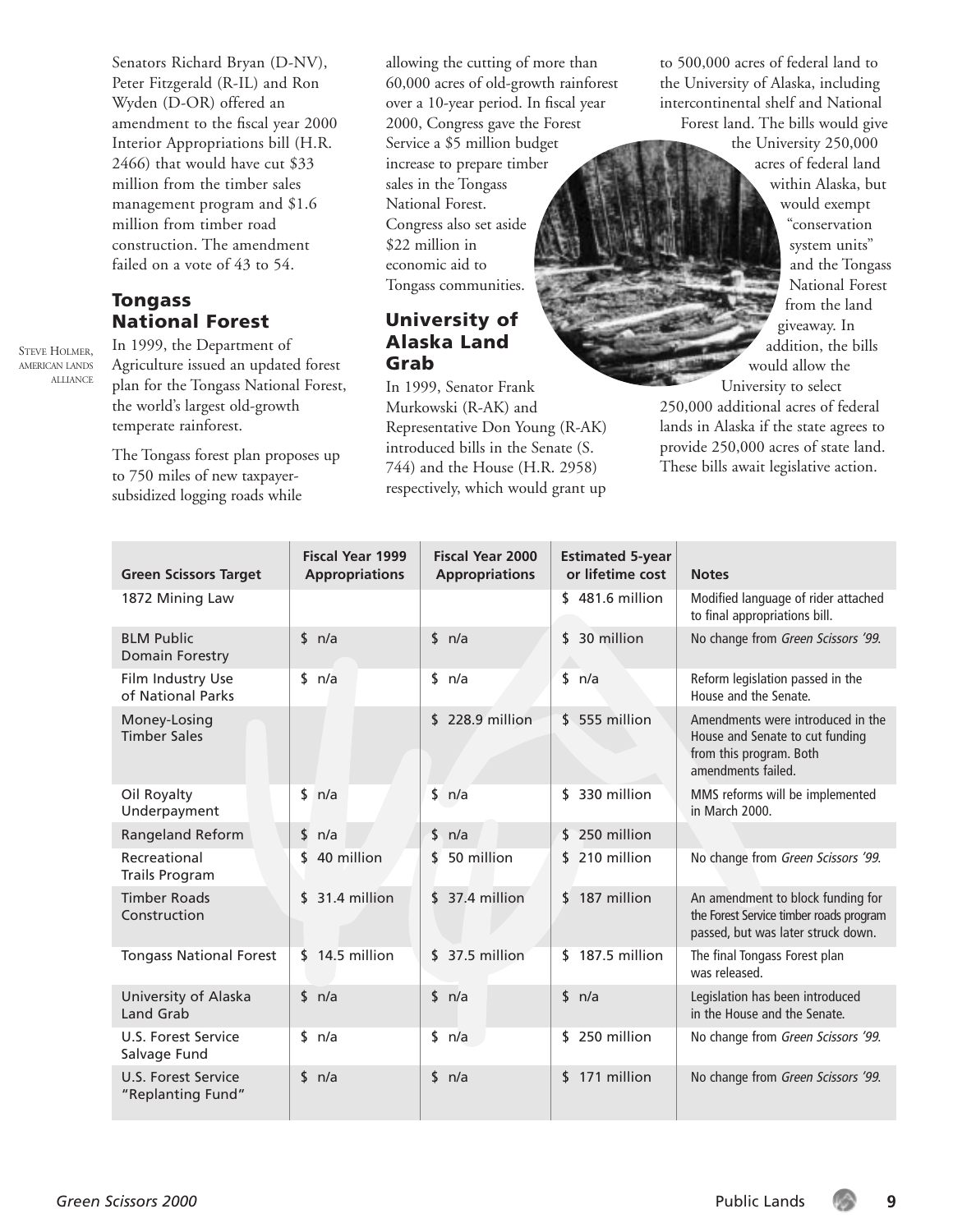

 $\sum$  ince the settlement of the West, public works projects of the 1930's and 1940's to the present, members of Congress have inserted unneeded water infrastructure projects into legislation for their home states and districts. Like authorization for highways and military bases, many of these water projects had no other purpose than to create local jobs and commerce at the expense of the federal taxpayer. Since 1902, irrigation subsidies that are a part of these projects have cost taxpayers an estimated \$70 billion.

Water projects built by the Department of the Interior's Bureau of Reclamation and the Army Corps of Engineers have diverted the flow of our rivers and streams at a tremendous cost. In general, local entities benefit at the federal taxpayers' expense, water projects destroy valuable habitat, and often, less expensive alternatives exist. Congress continues to ignore these existing problems at the expense of taxpayers and the environment.

For six years, the Green Scissors Campaign has championed the cause of eliminating unneeded irrigation and water infrastructure projects, increasing cost-shares for non-federal entities that benefit from federal projects, and decommissioning existing water projects.

In 1999, Congress passed the Water Resources Development Act (WRDA) authorizing civil works programs for the U.S. Army Corps of Engineers (Corps). Civil works programs include the construction and maintenance of locks and navigable waterways, the protection of coastal areas and beaches, harbor dredging, and flood control construction projects. The Corps currently maintains a \$27 billion construction backlog of authorized projects awaiting congressional funding, and even more projects awaiting construction to begin.

In the debate over WRDA, the Green Scissors Campaign helped win a slight increase in the non-federal cost share for beach renourishment, and successfully staved off efforts to build unneeded water supply projects in California and to increase federal subsidies for deep-draft harbor dredging. Like the Corps,

Bureau of Reclamation projects are often boondoggles authorized at the expense of both federal taxpayers and the environment. Efforts to reform the Bureau of Reclamation have stalled repeatedly. Legislation continues to advance for the construction of new dams, new irrigation schemes, and giveaways of public assets to private entities.

#### Animas-La Plata Water Project

In 1999, Representative Scott McInnis (R-CO) offered legislation (H.R. 3112) to complete the \$754 million Animas-La Plata irrigation and dam project. As currently authorized, this project would siphon up to half of the Animas River to irrigate low value crops in southwestern Colorado. The project would threaten precious rivers, wildlife habitat, and Native American burial sites. The legislation contains several provisions adverse to taxpayers' interests. These provisions cap local water users reimbursements at an unrealistically low level, holding federal taxpayers responsible for cost overruns; deny local taxpayers the right to vote for or against local taxation for the project; and relieve tribal entities of all responsibility for any repayment. Despite a carry over balance in the millions of dollars, Congress appropriated \$2 million for fiscal year 2000.

#### Army Corps of Engineers Flood Control Construction

The Corps spends close to \$1 billion annually on flood control construction and repair projects. Despite this massive investment, flood losses have increased over the years. Some flood control projects actually encourage high-risk development in flood-prone areas by giving the illusion of flood protection. In addition, this construction program can reduce incentives for strong state and local flood plain management and eliminate the natural and beneficial functions of floodplains. Congress provided more than \$900 million for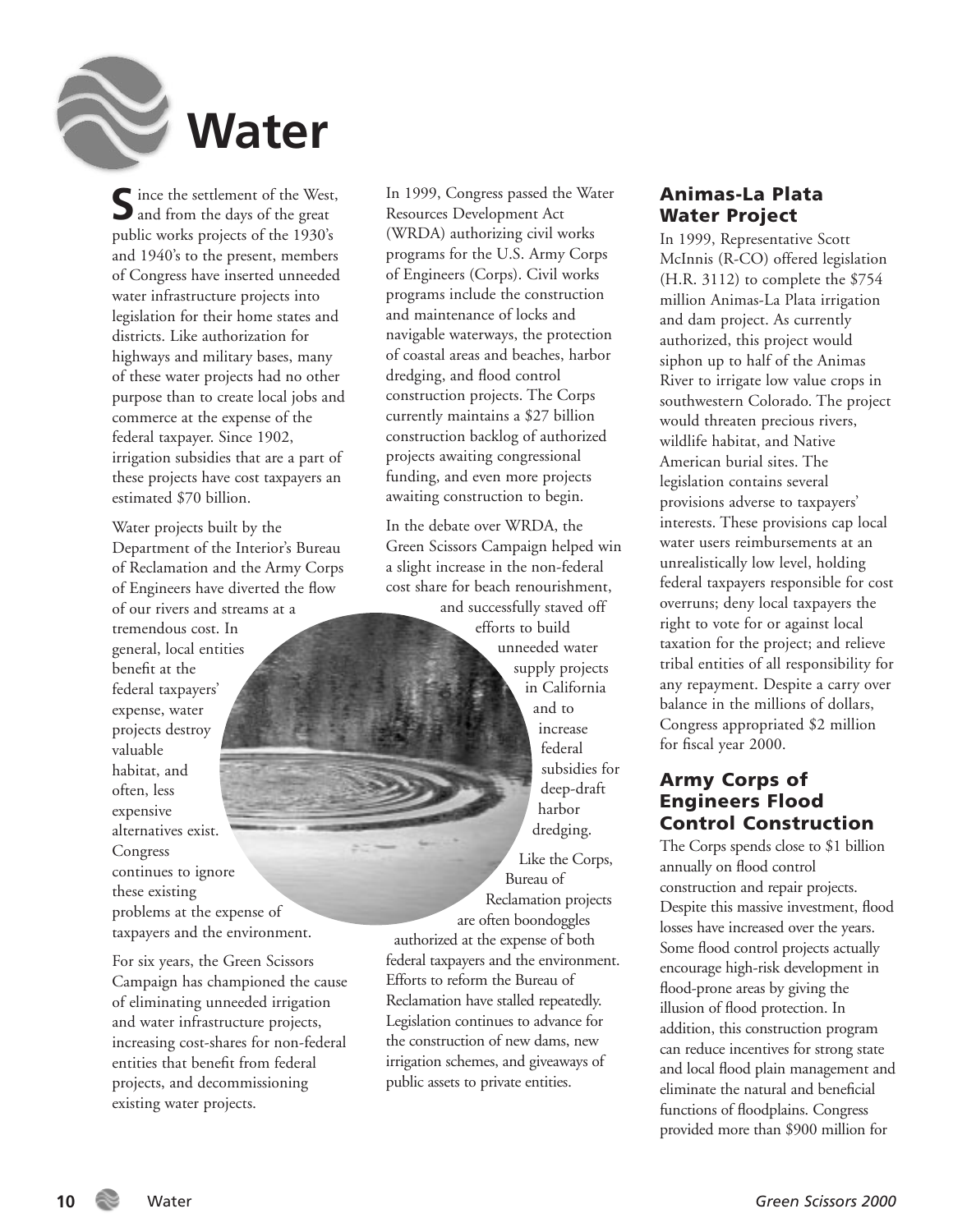the Army Corps' flood control construction program in the fiscal year 2000 Energy and Water Appropriations bill (H.R. 2605). This is an increase from the \$800 million appropriated in fiscal year 1999.

#### Garrison Diversion Project Add-Ons

Authorized in the 1940's, the Garrison Diversion Project is one of the granddaddies of wasteful water projects. In 1999, Senators Kent Conrad (D-ND) and Byron Dorgan (D-ND) introduced the Dakota Water Resources Act of 1999 (S. 623), which would authorize additions to the existing Garrison water project. This would cost taxpayers hundreds of millions of dollars more and degrade water quality for millions of people in the region. Their proposal would also forgive project beneficiaries in North Dakota from paying contractual debts to federal taxpayers.

#### Missouri River Navigation

Operation of the Missouri River for navigation, through dam releases and river dredging, has not produced the economic benefits predicted by the Army Corps of Engineers. However, the program has dramatically reduced the area's wetlands, blocked fish passage and altered natural sediment movement. Navigation is far less important than recreation to the region's economy, yet the river is still managed primarily for navigation, at a cost of \$3 to \$4 million per year. Recent studies have shown that commercial navigation on the Missouri River has fallen to just 1.5 million tons and generates less than \$7 million in economic benefits, compared to more than \$1.3 billion generated by other river uses.

#### New Jersey Beach Restoration

Congress appropriated more than \$18.3 million for fiscal year 2000 to continue beach renourishment projects in northern New Jersey. Beach restoration is designed to protect and restore beaches but actually destroys habitat along the ocean floor where sand pumping takes place. The Water Resources Development Act of 1999 changed the federal cost-share for periodic renourishment of beaches. By the end of 2003, projects that have not received congressional authorization or filed a completed feasibility study by December 1999 will be funded at a cost share of 50 percent, down from the current cost share of 65 percent.

#### Oregon Inlet Jetty Construction Project

The North Carolina Oregon Inlet jetty construction project is intended to provide fishing boats better access to the ocean at a cost to taxpayers of \$60 million. The Department of the Interior opposes this Corps project because it could cause severe damage to barrier islands near the inlet and harm an already threatened fishery. In 1988, an independent consultant for the Office of Management and Budget concluded that project costs outweigh the benefits.

In 2000, the Corps is scheduled to complete all necessary project studies and proposals for funding the project will come before Congress. Project backers are pressing the President's Council on Environmental Quality to mediate the dispute between the Department of the Interior and the Corps.

#### Snake River Salmon Restoration Programs

The four federally owned and operated dams on the Lower Snake River in Washington State have decimated wild salmon and

> steelhead populations in the river. The federal government has spent \$3 billion since 1981 on ineffective schemes to save the salmon and steelhead runs. The

Clinton Administration has promised to select a long-term fish recovery plan for the Snake River in Spring 2000.

On August 4, 1999, over 100 members of Congress sent a letter to the President opposing attempts to circumvent relevant laws or postpone the decision. The bipartisan letter, organized by Representatives George Miller (D-CA) and Thomas Petri (R-WI), urged that "all scientifically credible options including … partial removal of the four dams on the power Snake River be considered with equal rigor and seriousness."

#### Upper Mississippi Lock Expansion

The Corps is studying lock expansion possibilities along the Upper Mississippi to reduce projected barge delays. Expanding the locks would cost federal taxpayers at least \$500 million. Lock expansion will erode shoreline areas, disturb important aquatic habitat, and is not economically justified. The Water Resources Development Act of 1999 directs the Secretary of the Army to accelerate the studies and begin advance design if justified. The fiscal year 2000 Energy and Water Appropriations legislation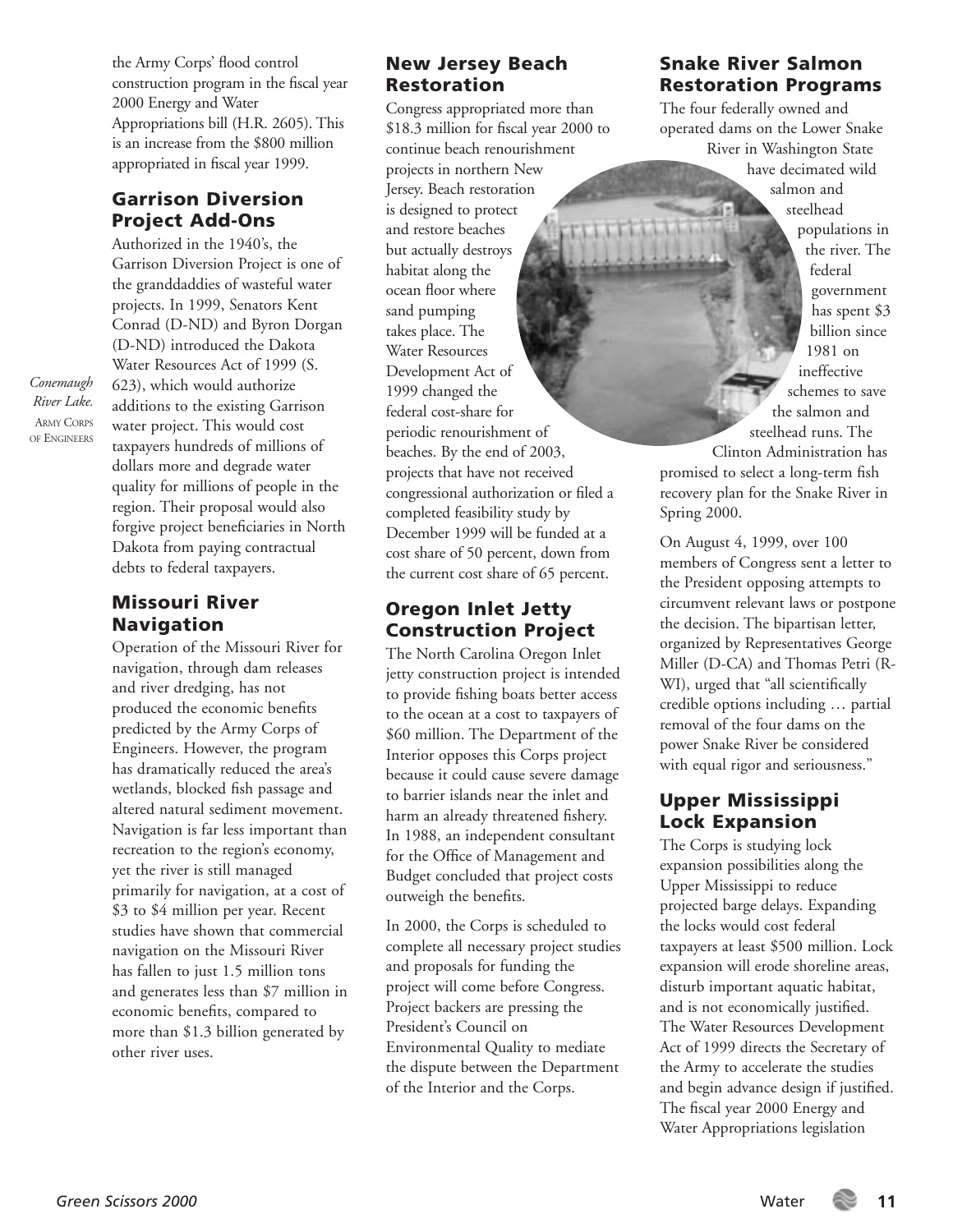included \$13.5 million for studying lock expansion.

#### Water and Power Project Transfers

Local water districts around the West want legal title to Bureau of Reclamation water and power projects, but do not want to pay a fair price or allow a meaningful

environmental review of such transfers. In 1999, the House of Representatives approved the transfer of the Sly Park water project in California to the local water conservancy district at a below-market price. The legislation (H.R. 992) would only return \$12

million to federal taxpayers, when, according to a 1991 Inspector

**Summaring** 

General report, the cost to rebuild a similar project would be at least \$90 million. The Senate has taken no action.

| <b>Green Scissors Target</b>                                          | <b>Fiscal Year 1999</b><br><b>Appropriations</b> | <b>Fiscal Year 2000</b><br><b>Appropriations</b> | <b>Estimated 5-year</b><br>or lifetime cost | <b>Notes</b>                                                                  |
|-----------------------------------------------------------------------|--------------------------------------------------|--------------------------------------------------|---------------------------------------------|-------------------------------------------------------------------------------|
| Animas-La Plata<br><b>Water Project</b>                               | \$ 3 million                                     | \$ 2 million                                     | \$503 million                               | Legislation introduced to<br>complete project.                                |
| Army Corps of Engineers<br><b>Flood Control</b><br>Construction       | \$800 million                                    | \$900 million                                    | \$1.2 billion                               |                                                                               |
| <b>Big Sunflower River</b><br>"Maintenance" Project<br>and Yazoo Pump | sin/a                                            | \$ n/a                                           | \$ 300 million                              | No change from Green Scissors '99.                                            |
| <b>Bureau of Reclamation</b><br><b>Water Spreading</b>                | \$ n/a                                           | sin/a                                            | \$75 million                                | No change from Green Scissors '99.                                            |
| <b>Garrison Diversion</b><br>Project Add-Ons                          | sin/a                                            | \$ n/a                                           | \$ 1 billion                                | New legislation introduced.                                                   |
| Haysi Dam-Levisa Fork<br>Flood Control Project                        | \$ n/a                                           | \$ n/a                                           | \$822 million                               | No change from Green Scissors '99.                                            |
| Inland Waterway<br>Operation &<br>Maintenance                         | \$800 million                                    | $$833$ million                                   | \$1.2 billion                               | No change from Green Scissors '99.                                            |
| Missouri River<br>Navigation                                          | \$ n/a                                           | \$ n/a                                           | $$15$ million                               | New funding has been authorized<br>for navigation.                            |
| New Jersey Beach<br>Restoration                                       | 10 million<br>\$                                 | $$18.3$ million                                  | \$1.7 billion                               | Legislation passed to slightly increase<br>non-federal cost-shares.           |
| Non-Federal<br>Levee Repairs                                          | \$ n/a                                           | \$ n/a                                           | \$ n/a                                      | No change from Green Scissors '99.                                            |
| Oregon Inlet<br>(North Carolina)                                      | \$ n/a                                           | \$ n/a                                           | \$ 60 million                               | Disputes between Corps and<br>Department of Interior are<br>delaying project. |
| <b>Snake River Salmon</b><br><b>Restoration Programs</b>              | \$ n/a                                           | \$ n/a                                           | \$ 318 million                              |                                                                               |
| Super-Shasta Dam<br>(California)                                      | sin/a                                            | sin/a                                            | \$122 million                               | No change from Green Scissors '99.                                            |
| Upper Mississippi<br>Lock Expansions                                  | \$ n/a                                           | \$ n/a                                           | \$500 million                               | The Corps is currently studying<br>lock expansions.                           |
| Water and Power<br><b>Project Transfers</b>                           | \$ n/a                                           | \$ n/a                                           | \$ n/a                                      | Legislation passed the House<br>to transfer Sly Park.                         |

*Granite Dam located on the lower Snake River, Washington.*  ARMY CORPS OF ENGINEERS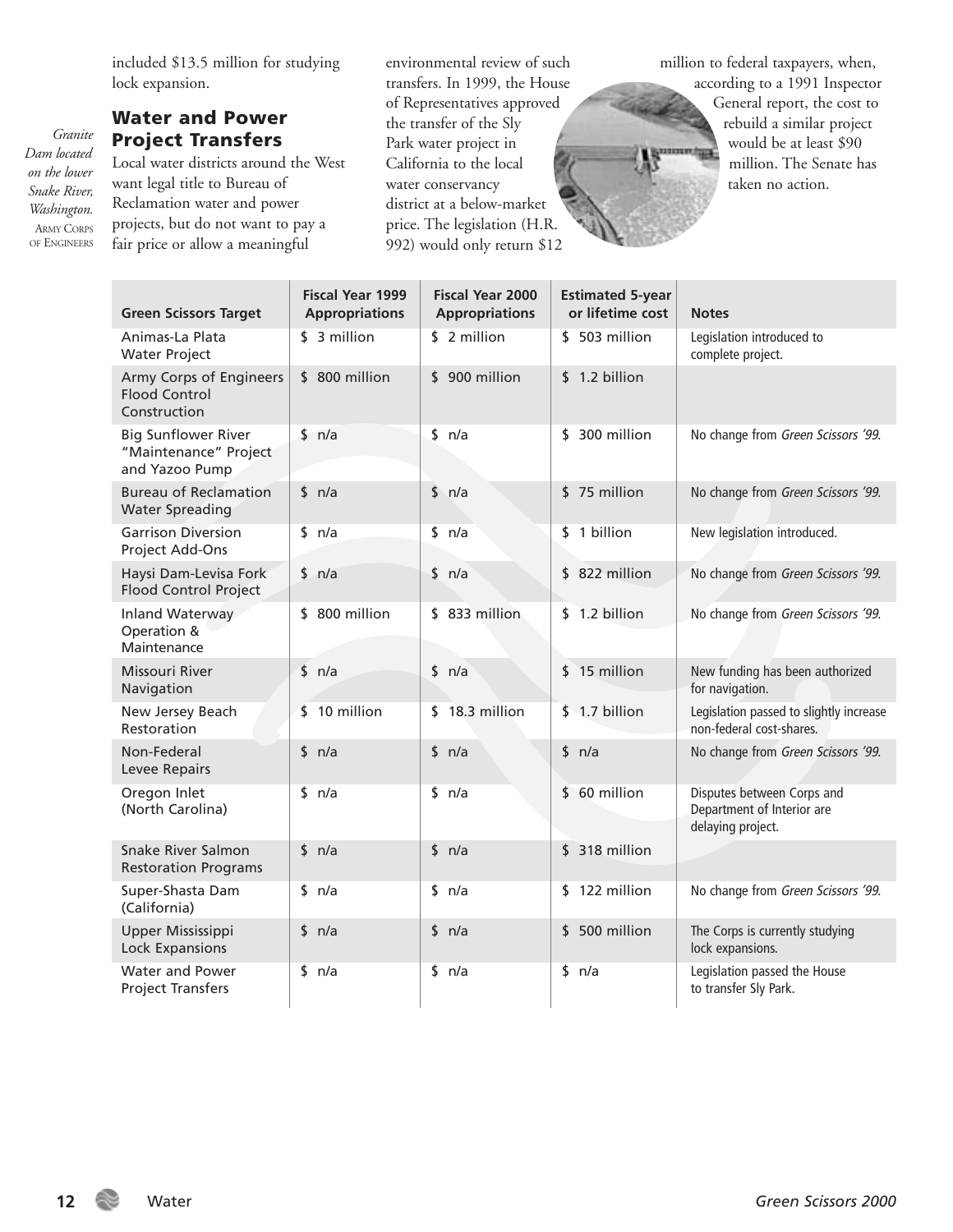

# **Agriculture**

**T**he federal government provides a variety of agricultural subsidies that benefit corporate agribusiness. These subsidies include both direct payments to commodity growers and indirect subsidies, including import quotas, "non-recourse" loans (loans that the borrower can opt to repay in either money or crops), tax breaks, insurance payments, disaster bailouts, marketing assistance, and price supports. These agricultural handouts, including disaster relief, cost taxpayers billions of dollars and drive up consumer costs.

These subsidies also promote environmental harm. They encourage overproduction and agricultural systems that are dependent upon growing pesticideand water-intensive crops. In some cases, this type of farming has severely jeopardized sensitive ecosystems, like the Florida Everglades and Western riparian areas. In addition, the federal government's willingness to bail out large farms in flood plains and disaster-prone lands, both through emergency appropriations and by providing federal crop insurance, encourages production in high-risk, environmentally vulnerable areas.

In 1996, Congress passed the "Freedom to Farm Act," which eliminated a portion of the federal programs designed to manipulate the production and prices of many commodities, including wheat, feed grains, rice, and cotton. The bill replaced these supports with direct payments designed to decrease over time. Unfortunately, two of the programs most in need of reform the peanut and sugar programs were left out of the 1996 law entirely. Moreover, when the law

expires in 2002, even reforms to the cotton program may be eliminated if Congress does not act to pass new legislation.

One agricultural subsidy for wool and mohair, eliminated in 1994, has already been revived. The fiscal year 1999 Agricultural Appropriations bill contained a provision providing mohair producers with interest-free loans, and this provision was received in the fiscal year 2000 Agricultural Appropriations bill (H.R. 1906). In addition, Congress passed a \$6 billion emergency farm bailout package in 1999, and the fiscal year 2000 Omnibus Appropriations bill (H.R. 3194) also included \$8.7 billion in extra farm relief.

Clearly, the days of handouts for big corporate farmers are far from over. Congress and the Administration should work to end these subsidies once and for all in order to protect the interests of taxpayers, consumers and the environment.

#### Cotton Program

The Department of Agriculture's cotton program guarantees prices on domestically grown cotton, a pesticide and irrigation-intensive crop. The government provides loans to producers at harvest time, when prices are at their lowest. Because these subsidies drive up domestic prices, the program also provides handouts to exporters and domestic mills to keep domestic

cotton competitive on the world market.

The fiscal year 2000 Agriculture Appropriations bill (H.R. 1906) revived the 1993 Step Two program, which was phased out in 1996. Under Step Two, not only do cotton producers receive a fixed federal payment per pound of cotton, but, if world prices drop below domestic prices, cotton producers also receive certificates for pounds of cotton that they can resell to the federal government. While the payments to cotton producers were reduced from 3 cents per pound of cotton to 1.25 cents per pound, the Step Two program reverses this reform. The fiscal year 2000 Agriculture Appropriations bill also included provisions creating a three and a half year import quota program for extra long staple cotton. These provisions are intended to maintain and expand the domestic use and export of extra

long staple cotton produced in the United States.

The fiscal year 2000 Omnibus Appropriations bill (H.R. 3194) also included provisions to encourage additional payments for cottonseed and long staple cotton producers. The stated goal of these provisions is to maintain and expand the domestic use of extra long staple cotton produced in the U.S. and to ensure that U.S. cotton remains competitive in world markets.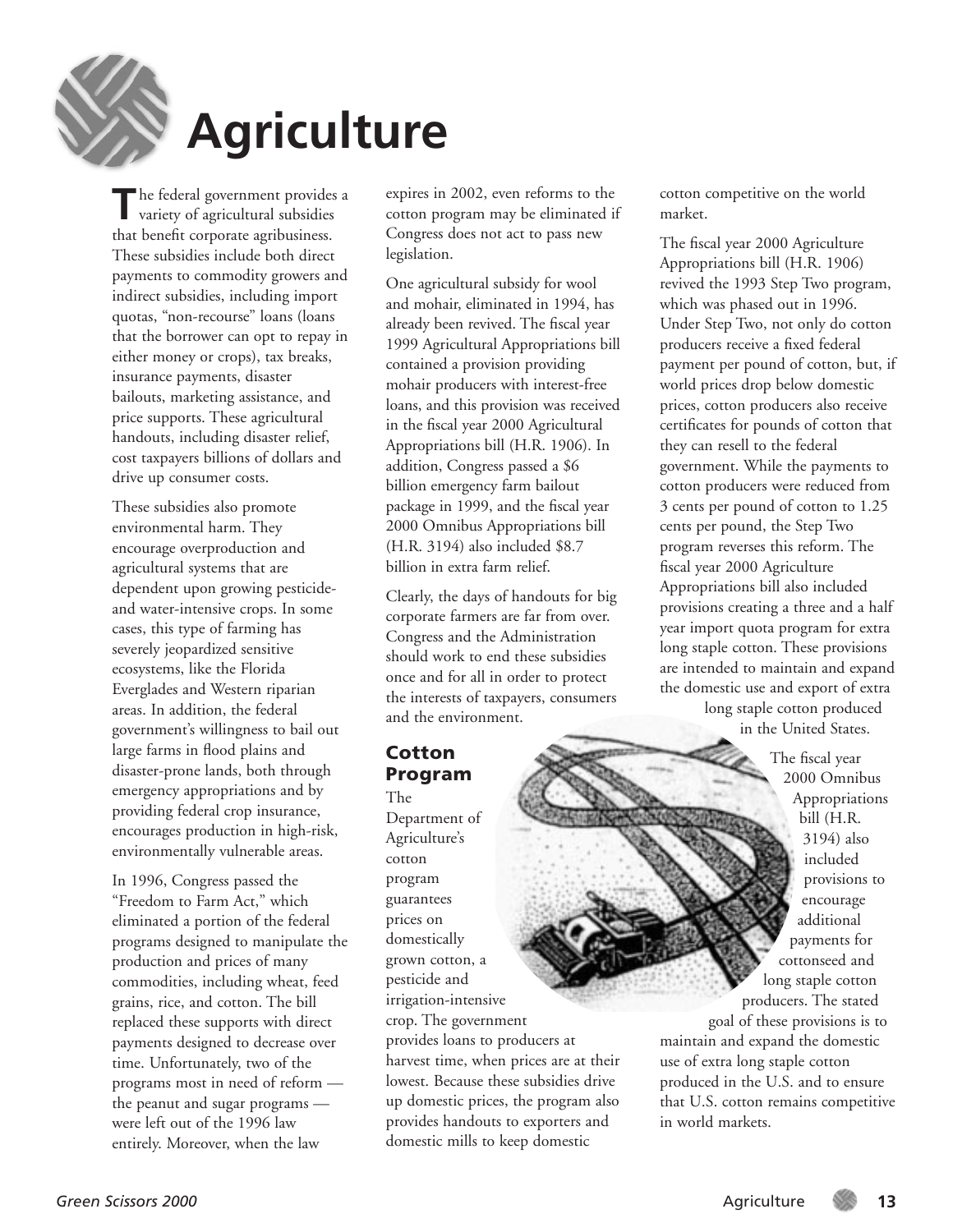#### Irrigation Subsidies

Major portions of federal irrigation subsidies now flow to some of the world's richest farmers. Irrigation subsidies waste millions of taxpayer dollars by assisting corporate agribusiness, and hurt the environment by encouraging inefficient water use and destroying precious wetlands and wildlife populations. In January 1999, Senator Russ Feingold (D-WI) introduced legislation (S. 320) to apply a \$500,000 means test to recipients of subsidized irrigation water. This means test would force operations with gross receipts over \$500,000 to pay the full cost for the water. No action has been taken on the bill.

#### Market Access Program

*Cane Sugar Field.* COALITION FOR SUGAR REFORM

The Department of Agriculture's Market Access Program (MAP) encourages the export of agricultural products by funding consumer-related promotions of products through trade shows, advertising campaigns, and other marketing tactics. Over the last ten years, more than \$1.5 billion of taxpayer money has been appropriated for MAP, benefiting large trade organizations and cooperatives like the American Forest and Paper Association. On June 8, 1999, Representative Steve Chabot (R-OH) offered an amendment to the fiscal year 2000 Agriculture Appropriations bill to cut funding from the program, saving taxpayers \$90 million a year. The amendment was defeated, 72 to 355.

#### Peanut Program

*Coyote in steel jaw trap.* DICK RANDALL 1994, COURTESY **HUMANE SOCIETY** OF THE U.S.

The Department of Agriculture's peanut program pays peanut farmers twice market rates for producing a government-set poundage quota and also restricts peanut imports. The fiscal year 2000 Agriculture Appropriations bill (H.R. 1906) continues these payments for the

1999 crop year. Production quotas drive up domestic prices and promote pesticide-heavy peanut production. On July 22, 1999, Representative David Wu (D-OR) introduced H.R. 2598, a bill that would terminate the price support and marketing quota programs for peanuts. This bill is awaiting action.

#### Sugar Program

The federal sugar program implements price supports and nonrecourse loans for domestic sugar producers, and places severe restrictions on sugar imports.

According to a 1993 General Accounting Office report, the program cost consumers an estimated \$1.4 billion annually in increased payments for sugar. Since 1993, world prices for sugar have dropped,

and increased costs to consumers for sugar are now closer to \$2.4 billion annually. The 1996 Farm Bill provided that sugar growers may receive non-recourse loans (loans that sugar producers can choose to repay by simply turning over to the Department of Agriculture the sugar that served as collateral for the loan) as long as projected sugar imports are above 1.5 million tons. In 1999, however, the Department of Agriculture continued to provide nonrecourse loans to sugar producers even though import levels dropped to 1.25 million tons. The sugar program encourages artificially high domestic sugar prices and the overproduction of sugar cane on

marginal land, increasing habitat loss and destruction of the Florida Everglades.

This past year, Representatives Dan Miller (R-FL) and George Miller (D-CA) introduced a bill, H.R. 1850, to phase out the sugar program. Senators Charles Schumer (D-NY), Dianne Feinstein (D-CA), the late John Chafee (R-RI), Judd Gregg (R-NH), Rick Santorum (R-PA), Daniel Patrick Moynihan (D-NY), and John McCain (R-AZ) introduced companion legislation Senate bill, S. 1118. Senators McCain and Gregg also offered an amendment to the fiscal year 2000 Agriculture Appropriations bill (S. 1233) to end the sugar program for fiscal year 2000. The amendment was defeated 66 to 33.

#### Wildlife Services Livestock Protection Program

The Department of Agriculture's Wildlife Services Program offers a significant subsidy to the western livestock industry. The fiscal year 2000 Agriculture Appropriations bill (H.R. 1906) contained \$29.9 million for the Wildlife Services Program. The Wildlife Services Program also typically receives an additional \$10 million for research activities, and additional funds from other federal agencies such as the Federal Aviation Administration and the Fish and Wildlife Service

for cooperative projects such as the control of birds at airports and the protection of threatened and endangered species. However, a portion of the program, the livestock protection program, spends nearly \$10 million annually to control predators for Western ranchers. This program kills hundreds of thousands of wild animals, but has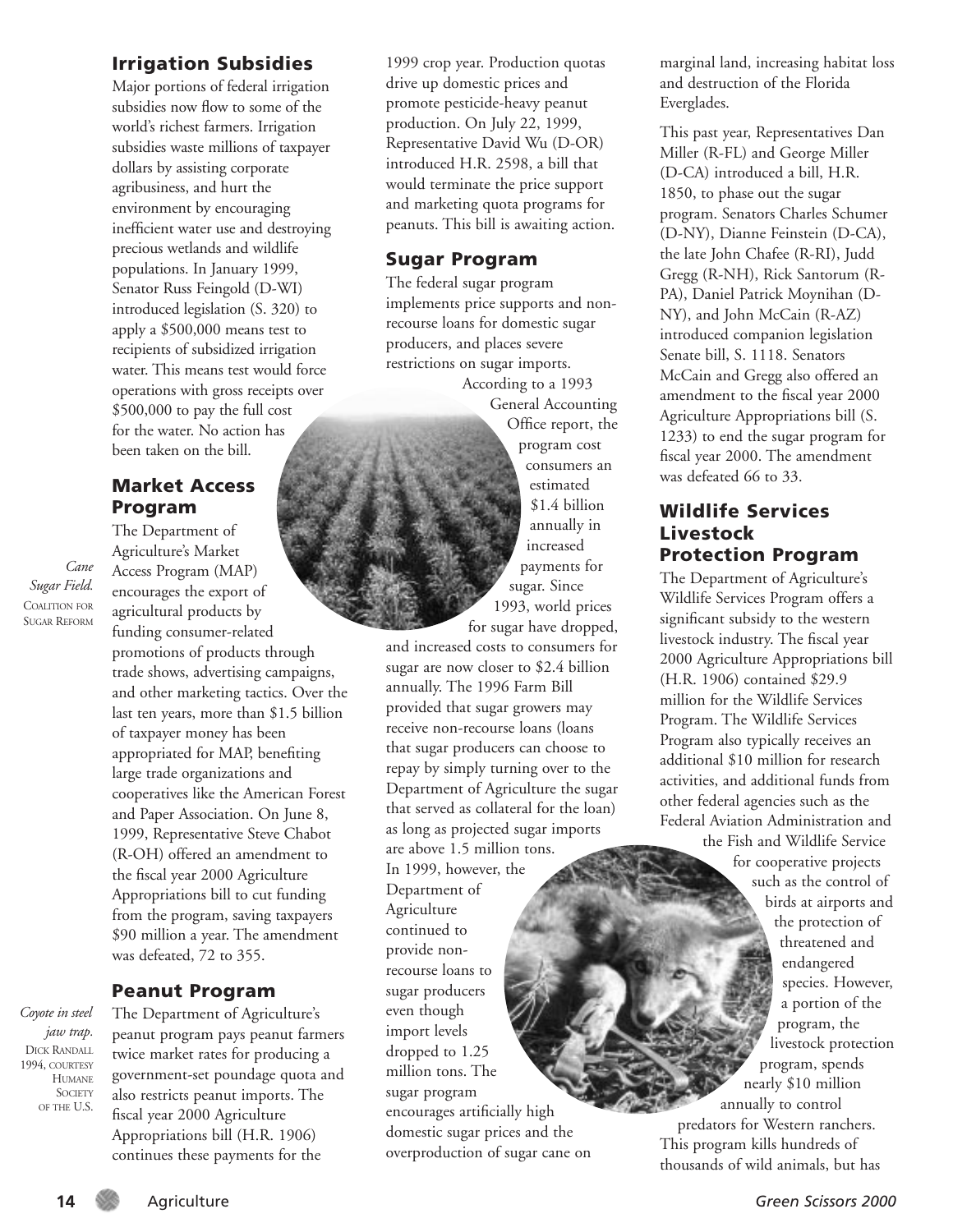not significantly reduced livestock losses due to predation.

On June 6, 1999, Representatives Charles Bass (R-NH) and Peter

DeFazio (D-OR) offered an amendment to the fiscal year 2000 Agriculture Appropriations bill to cut \$7 million from the Wildlife

Services livestock protection program. The amendment failed, 193 to 230.

| <b>Green Scissors Target</b>                             | <b>Fiscal Year 1999</b><br><b>Appropriations</b> | <b>Fiscal Year 2000</b><br><b>Appropriations</b> | <b>Estimated 5-year</b><br>or lifetime cost | <b>Notes</b>                                                                                              |
|----------------------------------------------------------|--------------------------------------------------|--------------------------------------------------|---------------------------------------------|-----------------------------------------------------------------------------------------------------------|
| Cotton Program                                           | sin/a                                            | sin/a                                            | \$2.2 billion                               | Congress rolled back price support<br>payment reforms.                                                    |
| <b>Irrigation Subsidies</b>                              | sin/a                                            | \$ n/a                                           | 2.2 billion<br>\$                           | Legislation introduced to<br>reform this program.                                                         |
| Market Access Program                                    | \$90 million                                     | 90 million<br>\$                                 | \$<br>450 million                           | An amendment to cut this<br>program failed to pass the House.                                             |
| Mohair Subsidy                                           | \$ n/a                                           | \$<br>n/a                                        | sin/a                                       | No change from Green Scissors '99.                                                                        |
| Peanut Program                                           | \$<br>n/a                                        | \$<br>n/a                                        | \$<br>n/a                                   | Legislation introduced to<br>cut this subsidy.                                                            |
| Sugar Program                                            | \$<br>n/a                                        | \$<br>n/a                                        | sin/a                                       | Legislation offered to cut this subsidy.<br>An amendment to cut this program<br>failed to pass the Senate |
| <b>Tobacco Program</b>                                   | sin/a                                            | sin/a                                            | $\frac{1}{2}$ n/a                           | No change from Green Scissors '99.                                                                        |
| Wildlife Services Livestock<br><b>Protection Program</b> | $$28.8$ million                                  | $$29.9$ million                                  | 50 million<br>\$                            | An amendment to cut this program<br>failed to pass the House.                                             |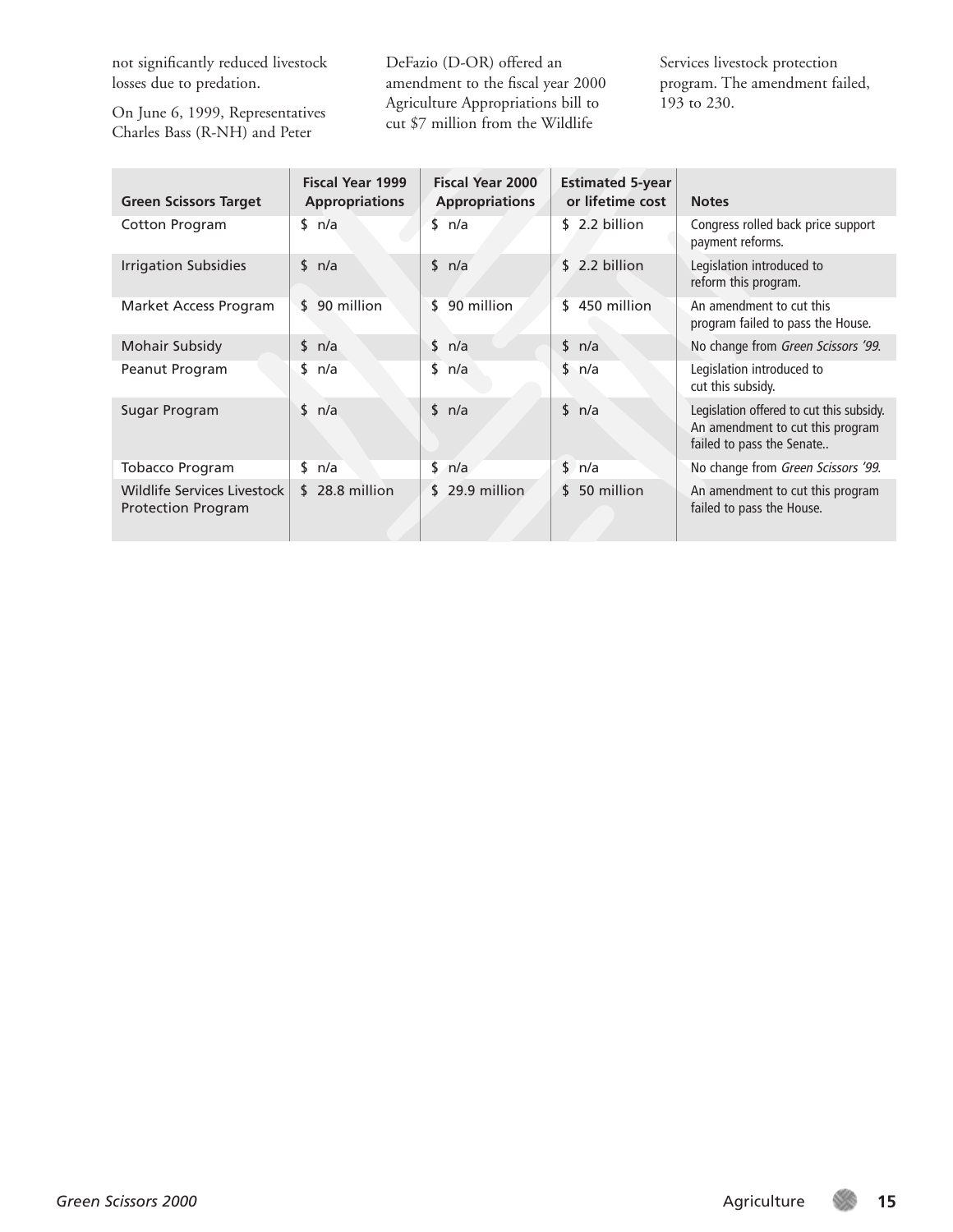

In 1998, the U.S. Congress enacter<br>the Transportation Equity Act for n 1998, the U.S. Congress enacted the 21st Century, known as TEA-21. The bill, signed by President Clinton, will serve as the primary national transportation policy law until 2003. TEA-21 opened the federal funding faucet for highway construction, guaranteeing at least a 47 percent increase in transportation dollars.

#### **Historic and Projected Highway Funding 1982-2002**



Across the country, state highway departments are promoting huge highway projects despite the objections of local residents. At the same time, communities are struggling to fend off the loss of farmland and forests and the negative economic effects of road-related sprawl development. In the past, fiscal constraints helped keep many poorly planned highway projects from moving from the design stage to construction. With the passage of TEA-21, however, funding is no longer an obstacle. The massive increase in federal funding means that many road proposals that were once deemed too expensive are now back on the planning boards.

TEA-21 poses a daunting threat to the environment and taxpayers. New highway projects contribute to the degradation of the environment by bisecting and paving over open space and by opening up new areas for sprawl development. Road-related sprawl development often drains communities of tax revenue by feeding development in suburbs and areas far from traditional downtowns. Main street businesses close down or move away from traditional city centers — often to undeveloped, unspoiled land.

Transportation reform advocates are still learning how to use some of the provisions in TEA-21 to protect taxpayers' wallets from these illconceived roads. The complicated way that TEA-21 is written makes it very difficult for reformers to challenge projects. However, some Members of Congress have challenged road projects through the appropriations process. For example, Representative James Rogan (R-CA) was successful in blocking federal funding for fiscal year 2000 for the destructive Route 710 Freeway in South Pasadena, California.

The road projects cited by the Green Scissors campaign are examples of the types of environmentally harmful and wasteful projects communities must deal with in the wake of TEA-21's funding hike.

#### Corridor H

Corridor H is a proposed 100-mile four-lane highway intended to open up a rural area of West Virginia to economic development. In 1999, Corridor H opponents won a partial victory in a Federal Court of Appeals, which delayed construction of parts of the highway until historic studies

are complete. Unfortunately, the court did not rule that the West Virginia Division of Highways was required to seriously study the alternatives proposed by road opponents. These alternatives include adding passing lanes and other improvements on the existing twolane highways. In a court-mediated settlement, citizen groups won a 20 year delay on building a 7-mile section of the road to the Virginia state line, and preserved some rights to sue over threats to natural and historic sites just east of Elkins. About \$2.2 billion was authorized over six years for the entire Appalachian Corridor system in the six-year federal transportation funding bill passed in 1998, TEA-21.

#### Highway Beautification Act

About 500,000 billboards line America's federal aid highways, with as many as 15,000 added annually. The federal law designed to protect rural and scenic areas from billboards does not work as intended, and includes a costly and unnecessary requirement that taxpayers pay billboard operators to remove billboards not conforming to the law. There was no federal legislative action on billboards in 1999. Missouri residents are currently conducting a campaign called Save Our Scenery 2000 (SOS 2000) to stop billboard construction on Interstate highways. If successful, the SOS 2000 issue will be on the ballot statewide in November 2000.

#### Highway Demonstration Projects

Demonstration projects authorized in TEA-21 continued to receive funding in the fiscal year 2000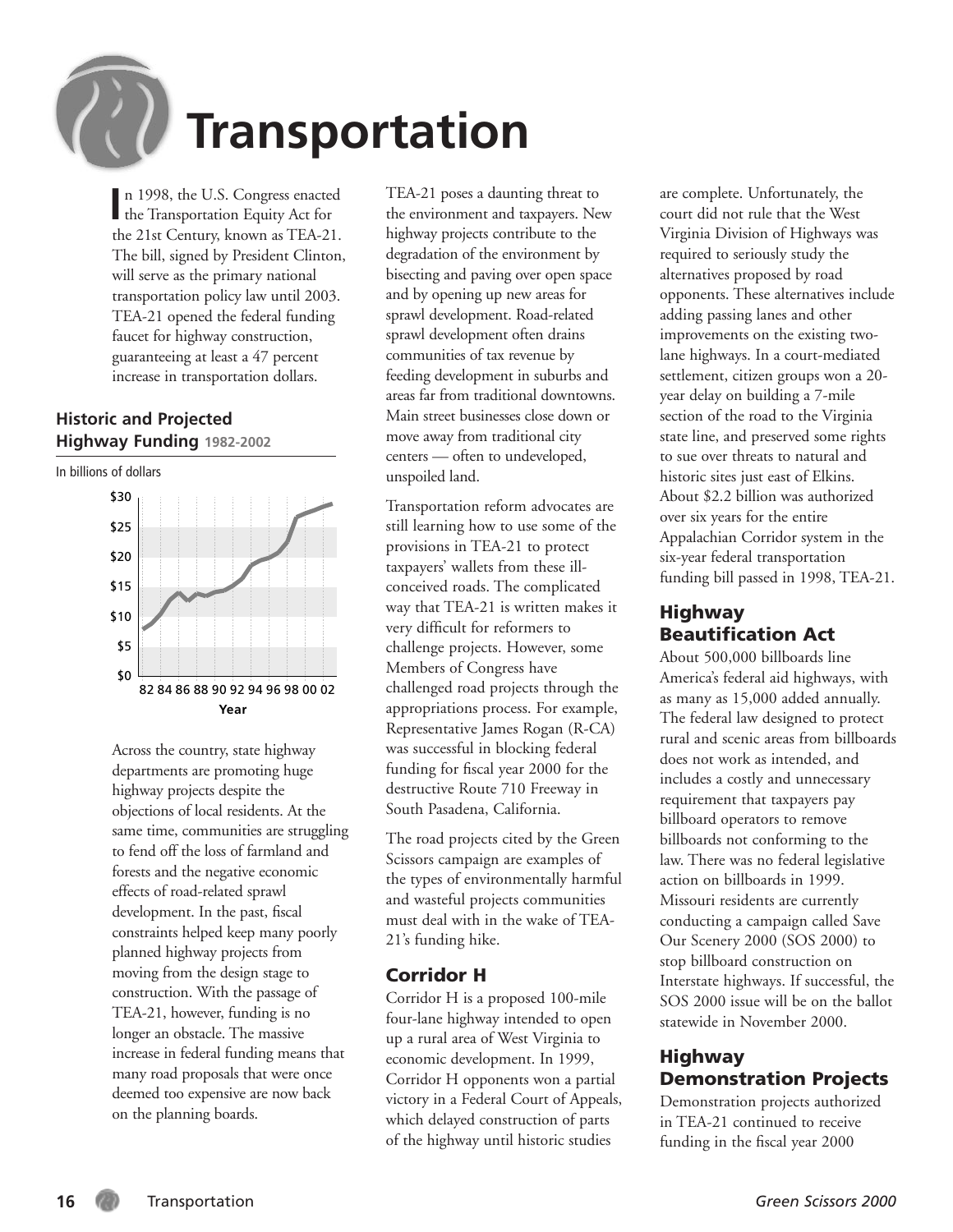Department of Transportation funding bill (H.R. 2084). The funding bill included automatic funding of more than 1,800 projects, at a cost of over \$1.6 billion for fiscal year 2000.

In addition, H.R. 2084 included new highway demonstration projects. While the appropriations committees cannot alter most of the bill's funding schemes, the committees can earmark some available funds. In fiscal year 2000, nearly 90 percent of the transportation spending bill's discretionary funding was earmarked, up from 78 percent last year. Among the many new highway earmarks, \$58 million went to congressionally designated "trade corridors," \$5 million went to road improvements in Salt Lake City for the Olympics, and over \$50 million was designated for specific bridges.

#### Houston Grand Parkway

Public Involvement Meetings were held during the summer of 1999 for several segments of the Grand Parkway in Texas. These segments run through relatively undeveloped areas on the Katy Prairie and the Cypress Creek watershed. The Katy Prairie is winter habitat for one of the densest concentrations of migratory waterfowl in North America. Construction of the highway and the resulting secondary development would severely impact this habitat and exacerbate downstream flooding. Harris County is considering constructing these segments as a toll road and has appropriated money to fund the necessary studies.

Studies are under way for a portion of the road, known as Segment C, which would run close to Brazos Bend State Park, considered one of the state parks in Texas. Another segment, known as Segment B, would run through northern Galveston County and has

aroused intense opposition. Residents there will have an opportunity to vote on appropriating Grand Parkway study money in a proposed May 2000 election.

#### Inter-County Connector

The Inter-County Connector (ICC) is a proposed 18-mile highway of between 6 and 12 lanes running from I-270 near Gaithersburg, Maryland to U.S. Route 1 near Laurel, Maryland. In late September, Maryland Governor Parris Glendening announced that the state would not build the entire \$1.5 billion Inter-County Connector (ICC). Specifically, Gov. Glendening announced his intent to sell all stateowned right-of-way corridors along one of the proposed routes, and to hold the middle portion of the statefavored Master Plan Alignment (MPA) for future transit use. Unfortunately, Gov. Glendening also declared his intent to build the ICC's eastern and western thirds. In addition, Gov. Glendening's colleagues on the state Board of Public Works have blocked his efforts to sell the Northern Alignment lands.

In early November 1999, the Montgomery County Council directed the county Planning Board to begin the process of removing the middle section of the MPA from county master plans and to study converting that section of the ICC right-of-way into park land. While this is positive, the Council also voted to have the county Planning Department begin studying construction of the ICC's eastern third and part of its western third.

#### I-69

The proposed 140-mile I-69 extension would stretch from Indianapolis to Evansville, Indiana, at a cost of over \$1.1 billion. Local government officials joined environmental, farm, taxpayer and business advocates from across Indiana last fall to kick off a

"Common Sense I-69" campaign to promote a fiscally and environmentally sound alternative to I-69, which involves upgrading existing highways.

The Indiana Department of Transportation spent most

of last year bogged down in controversy over the scope and design of a new Environmental Impact Statement. In December 1999, the Bloomington City Council voted to keep I-69 out of Bloomington. Bloomington is the largest city along the route of the proposed highway. Also in December, the Indiana Farm Bureau overwhelmingly defeated a pro-I-69 resolution.

#### Loop Road

The Loop Road paving project would pave and relocate the Louis Lake Road, a 28-mile dirt and gravel mountain road through the southeastern corner of the Shoshone National Forest in Wyoming. Local organizations recommend spot improvements to the existing road instead of paving. The Federal Highway Administration (FHWA) recently released the Draft Environmental Impact Statement (EIS) for the Loop Road. The EIS offers only two action alternatives: completely rebuild and pave the road, or completely rebuild and gravel the road. The FHWA dismissed the spot improvement option even though the vast majority of public comments had requested limited improvements.

*Amish farm in the path of the proposed I-69*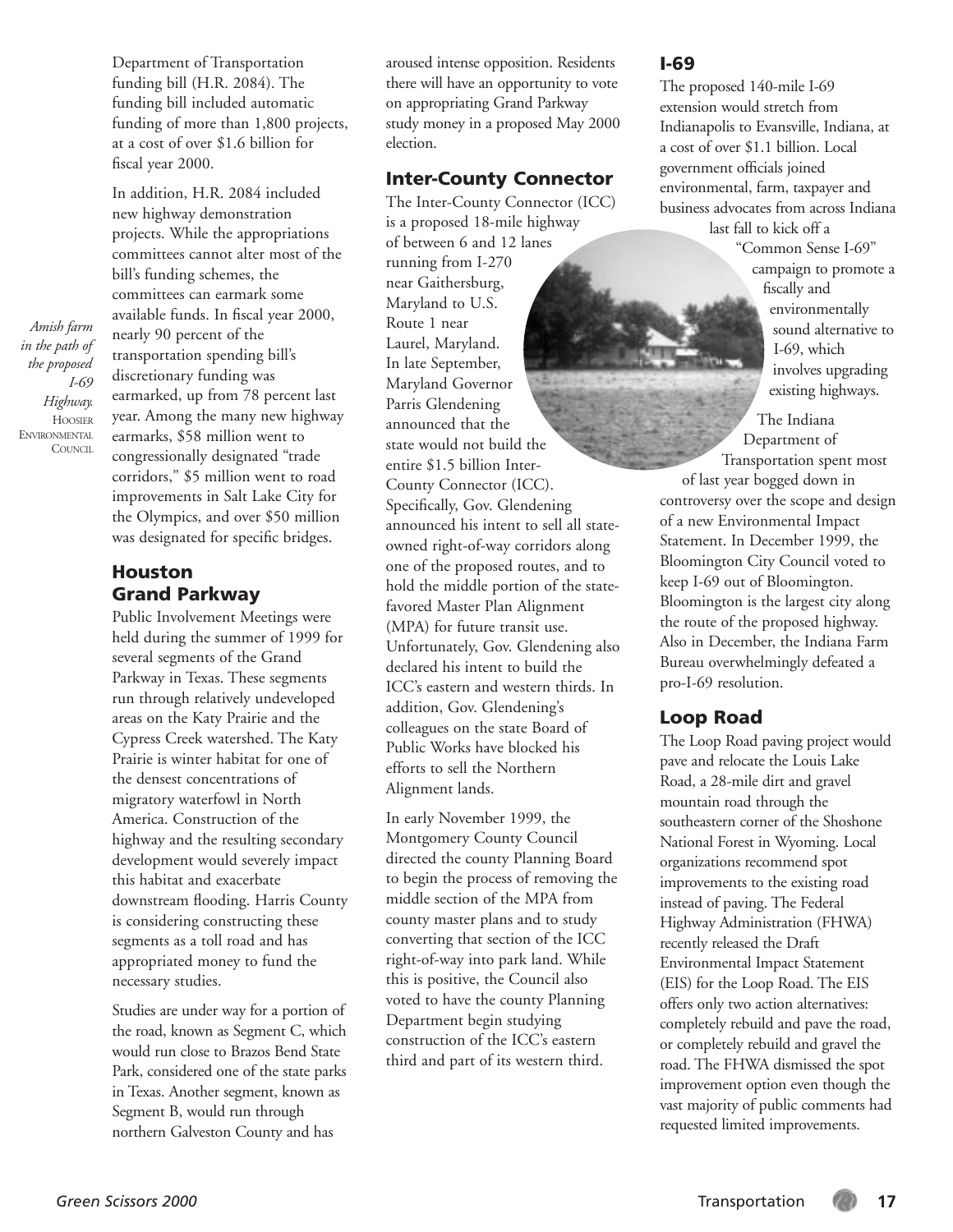#### Route 6 Connecticut

Connecticut state transportation officials are resubmitting a modified "Alternative 133A" option for the 12-mile expressway through eastern Connecticut. Like two previous submissions, this highway will cut through the Scituate Reservoir, the source of most of the state's drinking water and an environmentally rich area.

#### Route 710

In June 1999, Representative James Rogan (R-CA) offered an amendment to the fiscal year 2000 Transportation Appropriations bill (H.R. 2084) to prohibit California from spending fiscal year 2000 federal funding on the Route 710 Highway. The House adopted the amendment 241 to 190.

In July, U.S. District Court Judge Dean Pregerson issued an 87-page injunction against any further action on Route 710 until all court cases are settled. The Judge also determined

that the city and environmental groups suing to stop Route 710 would prevail on issues raised under the Clean Air Act, the National Environmental Policy Act, and the California Environmental Quality Act. In September, recognizing the impact of the road on

surrounding communities, the city council of La Cañada-Flint Ridge voted to oppose the project.

> State Senator Adam Schiff (D) and Assemblyman Jack Scott (D) co-authored a

bill to establish the Los Angeles-Pasadena Blue Line

Construction Authority to complete the commuter light-rail line that is part of the Route 710 alternative proposed by local organizations.

#### Stillwater Bridge

The Minnesota Department of Transportation's most recent proposal for a Stillwater Bridge would consist of a freeway bridge across the federally-designated Wild and Scenic St. Croix River. The

bridge would be a half-mile long, have a total of nine lanes, and would be located approximately threequarters of a mile south of the historic lift bridge in downtown Stillwater. Action is on hold until a final bridge design and proposal and a Supplemental Environmental Impact Statement are completed.

#### Western Transportation Corridor

The \$1 billion to \$1.5 billion Western Transportation Corridor would run mostly through rural land from the Rappahannock River near Fredricksburg, Virginia to the Potomac River near Leesburg, Virginia for a total distance of approximately 50 miles. The Virginia Department of Transportation (VDOT) has selected a consultant for the Environmental Impact Study (EIS), which it expects will take approximately 18 months. Meanwhile, the Western Transportation Corridor has not been included in the 20-year plan of the region's Transportation Planning Board.

| <b>Green Scissors Project</b>          | <b>Total Cost</b><br>(Federal Share)    | <b>Notes</b>                                                       |
|----------------------------------------|-----------------------------------------|--------------------------------------------------------------------|
| Corridor H                             | \$ 1 billion                            | Court case settled.                                                |
| <b>Highway Beautification Act</b>      | sin/a                                   | No federal action.                                                 |
| <b>Highway Demonstration Projects</b>  | \$9.3 billion<br>(authorized in TEA-21) | Demo projects funded by annual appropriations bill.                |
| Houston Grand Parkway                  | \$ 1.8 billion                          | Studies are under way.                                             |
| Inter-County Connector                 | $$880$ million                          | One portion of the road was rejected,<br>but the rest to be built. |
| $1-69$                                 | 600 million<br>\$                       | Bloomington City Council voted against the project.                |
| Loop Road                              | \$ 7 million                            | Draft Environmental Impact Statement released.                     |
| Route 6                                | \$ 350 million                          | Modified proposal submitted by Connecticut.                        |
| Route 710                              | \$1.1 billion                           | Vote in Congress denies fiscal year 2000 federal funding.          |
| Stillwater Bridge                      | \$96 million                            | Studies are under way.                                             |
| <b>Western Transportation Corridor</b> | \$ currently unknown                    | Studies are under way.                                             |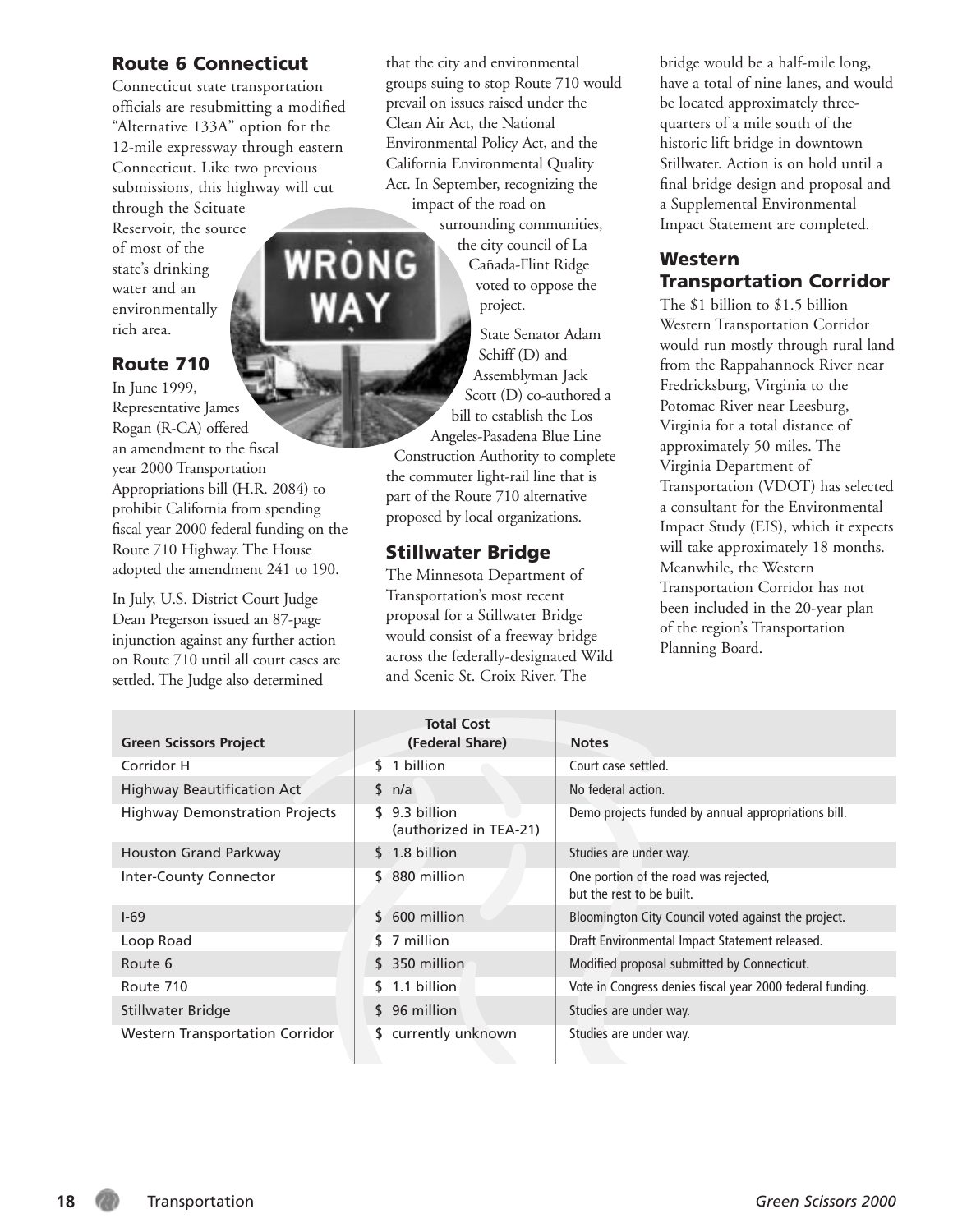

**T**he range and breadth of programs and policies that impact taxpayers and the environment might surprise some observers. Energy programs, management of natural resources, and agriculture are obvious areas of concern for both taxpayers and environmentalists. However, less predictable are significant taxpayer and environmental concerns about Department of Defense programs, government insurance programs, and international assistance.

Taxpayers are exposed to enormous risks in existing and proposed government schemes that implicitly subsidize agricultural and urban development in sensitive ecological areas.

Taxpayer interests and environmental concerns also intersect in the area of international development institutions - where the federal government finances programs such as the Enhanced Structural Adjustment Facility of the International Monetary Fund. American taxpayers should not be asked to support unaccountable institutions that wreak major environmental damage on developing countries.

*Floodwaters, St. Genevieve, Missouri .* WWW.FEMA.GOV

Finally, there are several programs under the Department of Defense that are not economically sound and cause serious environmental problems such as emitting toxic pollutants into our air.

#### Army's Chemical Weapons Incineration Program

The U.S. Army is moving forward to build chemical weapons incineration facilities in Alabama, Arkansas and

Oregon. Meanwhile the \$1.5 billion chemical weapons incinerator in Utah has demonstrated very troubling performance. The Utah incinerator program has spent the entire program's budget, and the revised price tag is now up to \$16 billion. The emissions permit for the Utah facility is being challenged. Construction costs are also over the original projections in Alabama by \$70 million (50 percent complete) and Oregon by \$128 million (60 percent complete). Senators Ted Stevens (R-AK) and Mitch McConnell (R-KY) have directed the General Accounting Office to conduct an investigation into the cost, schedule and management of the Army's Disposal Program. That report will be released in March of 2000.

Three alternative technologies for chemical weapon disposal will be demonstrated by June 2000. An initial round of tests in 1999 determined that alternative technologies are viable options to incineration.

#### Enhanced **Structural** Adjustment Facility

In a repeat Green

Scissors victory, Congress refused to appropriate money for the Enhanced Structural Adjustment Facility (ESAF) program of the International Monetary Fund (IMF) in the Omnibus Appropriations bill (H.R. 3194). ESAF is the IMF's loan program for the world's poorest countries. ESAF forces countries to implement harsh economic programs that promote environmental degradation and deepen poverty.

The Clinton Administration has been seeking enough funds to make ESAF a self-financing program. Financial independence would put the IMF permanently in the development business, a role that is outside its mandate. A permanent ESAF would also diminish much needed accountability for the IMF. Recognizing the lack of support in Congress for ESAF, the Administration sought to use the IMF's gold reserves as the source of funding the ESAF, and moreover, tried to tie these gold sales to desperately needed debt relief for poor countries. However, Congress has refused to authorize the use of IMF gold as long as it funds ESAF, and has ordered that gold sales be used solely for poor country debt relief.

#### National Flood Insurance Program

The Federal Emergency Management Agency (FEMA) is required to provide federally backed flood insurance, even when the prospective policy holder is making a risky investment by developing in high hazard areas. Some properties in such risky areas are damaged or lost repetitively, suffering storm damages and receiving

government payouts dozens of times. These repetitive loss properties make up only two percent of all the National Flood Insurance Properties, but claim 40 percent of all the federal insurance payouts, according to the National Wildlife Federation's 1998 *Higher Ground* report. Over the past 30 years, repetitive losses have cost more than \$3.4 billion. In August 1999, Representatives Doug Bereuter (R-NE) and Earl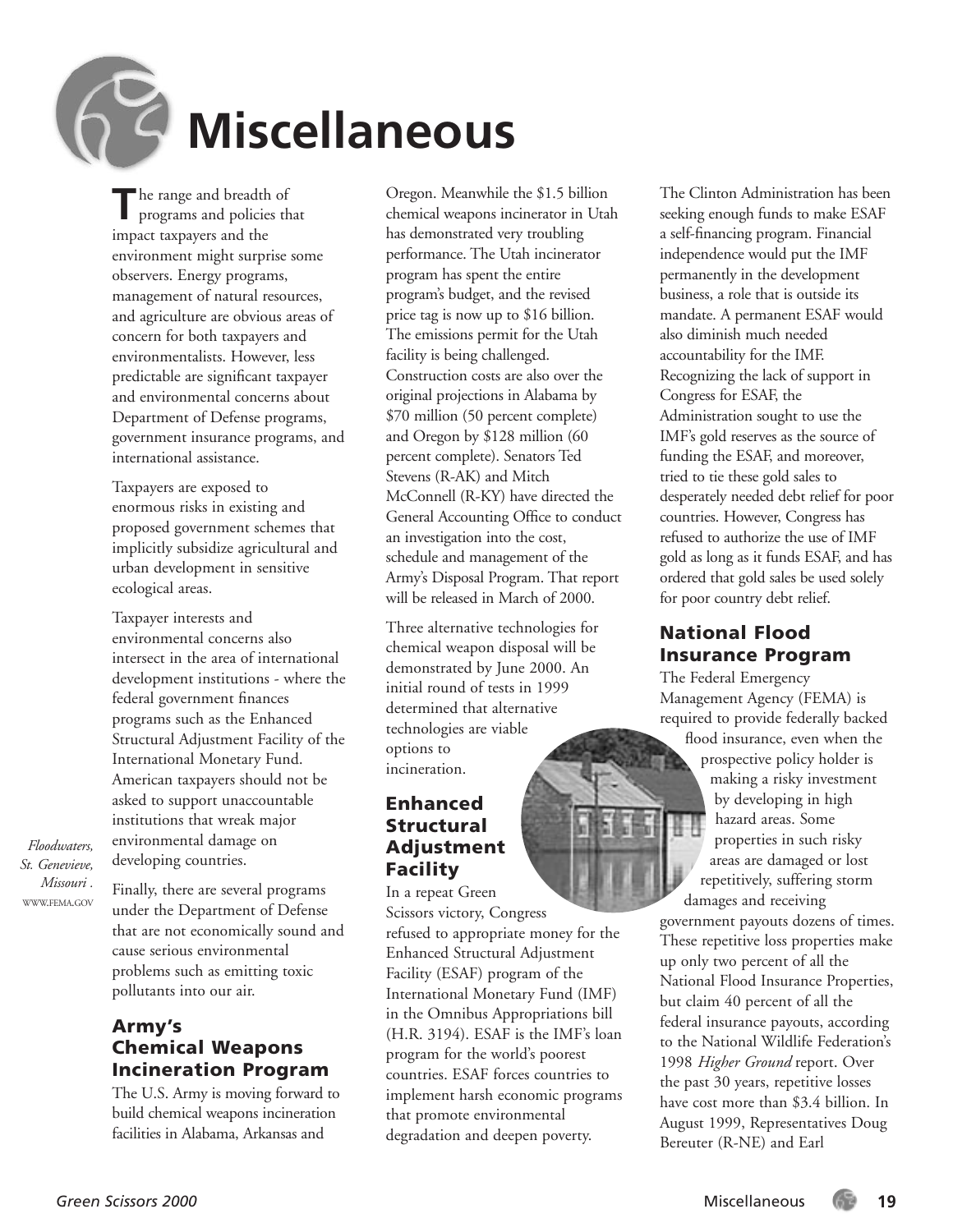Blumenauer (D-OR) introduced the "Two Floods and You're Out of the Taxpayers' Pocket" bill (H.R. 2728), offering incremental steps toward flood insurance reform. The bill would require property owners with more than two repetitive losses to pay market rates for insurance or accept flood mitigation efforts as suggested by FEMA. No action has been taken on the bill.

#### Navy's Extremely Low Frequency Transmitter

The Navy's Extremely Low Frequency Transmitters Program, known as Project ELF, is a cold war relic that was part of the communication system designed to launch and wage a submarine-based nuclear war. The Navy is currently planning to spend \$2 million to improve this submarine communication system, which is located in Ashland County, Wisconsin. The ELF antenna uses three sites to jolt the bedrock with

millions of watts of electricity. The jolting creates ELF radio waves, which eventually encircle the Earth, reaching submarines almost anywhere they go.

In 1999, Senators Russ Feingold (D-WI) and Herb Kohl (D-WI) introduced the ELF Termination Act (S. 128). The measure would cut the funding for ELF.

#### Proposed Natural Disaster Reinsurance Fund

Rep. Rick Lazio (R-NY) sponsored H.R. 21, the "Homeowner's Insurance Act of 1999," which would establish a new federal Disaster

Reinsurance Fund and an associated bureaucracy in order to provide state insurance pools with reinsurance. The bill would leave taxpayers open

to enormous losses, as it would make the federal government responsible for the losses of an insurance program over which it has no significant control. The bill could leave taxpayers on the hook for up to \$25 billion annually. The bill does not vary insurance premiums depending on risk. In other words, a

> homeowner living on the beach would pay the same premium as a homeowner five blocks inland,

despite the fact that building on a beach is much riskier. On November 10, 1999, the bill passed out of the House Banking Committee on a vote of

34 to 18. The issue is certain to be revisited in 2000.

| <b>Green Scissors Target</b>                              | <b>Fiscal Year 1999</b><br><b>Appropriations</b> | <b>Fiscal Year 2000</b><br><b>Appropriations</b> | <b>Estimated 5-year</b><br>or lifetime cost | <b>Notes</b>                                                     |
|-----------------------------------------------------------|--------------------------------------------------|--------------------------------------------------|---------------------------------------------|------------------------------------------------------------------|
| <b>Enhanced Structural</b><br><b>Adjustment Facility</b>  | sin/a                                            | \$<br>n/a                                        | \$ n/a                                      | House voted to deny additional<br>funding to ESAF.               |
| <b>National Flood</b><br>Insurance Program                | sin/a                                            | sin/a                                            | \$<br>500 million                           | Legislation to reform the program<br>has been introduced.        |
| Navy's Extremely Low<br><b>Frequency Transmitter</b>      | sin/a                                            | \$<br>n/a                                        | 60 million<br>\$                            | Legislation was introduced in the<br>Senate to cut this program. |
| Proposed Natural Disaster<br>Reinsurance Fund             | \$<br>n/a                                        | \$<br>n/a                                        | \$ n/a                                      | The House Banking Committee has<br>passed an anti-taxpayer bill. |
| Army's Chemical<br><b>Weapons Incineration</b><br>Program | \$<br>n/a                                        | \$<br>n/a                                        | \$<br>n/a                                   | The program continues to<br>experience cost overruns.            |
| Access Payments for<br>South Pacific Fisheries            | \$14 million                                     | $$14$ million                                    | \$70 million                                | No change from Green Scissors '99.                               |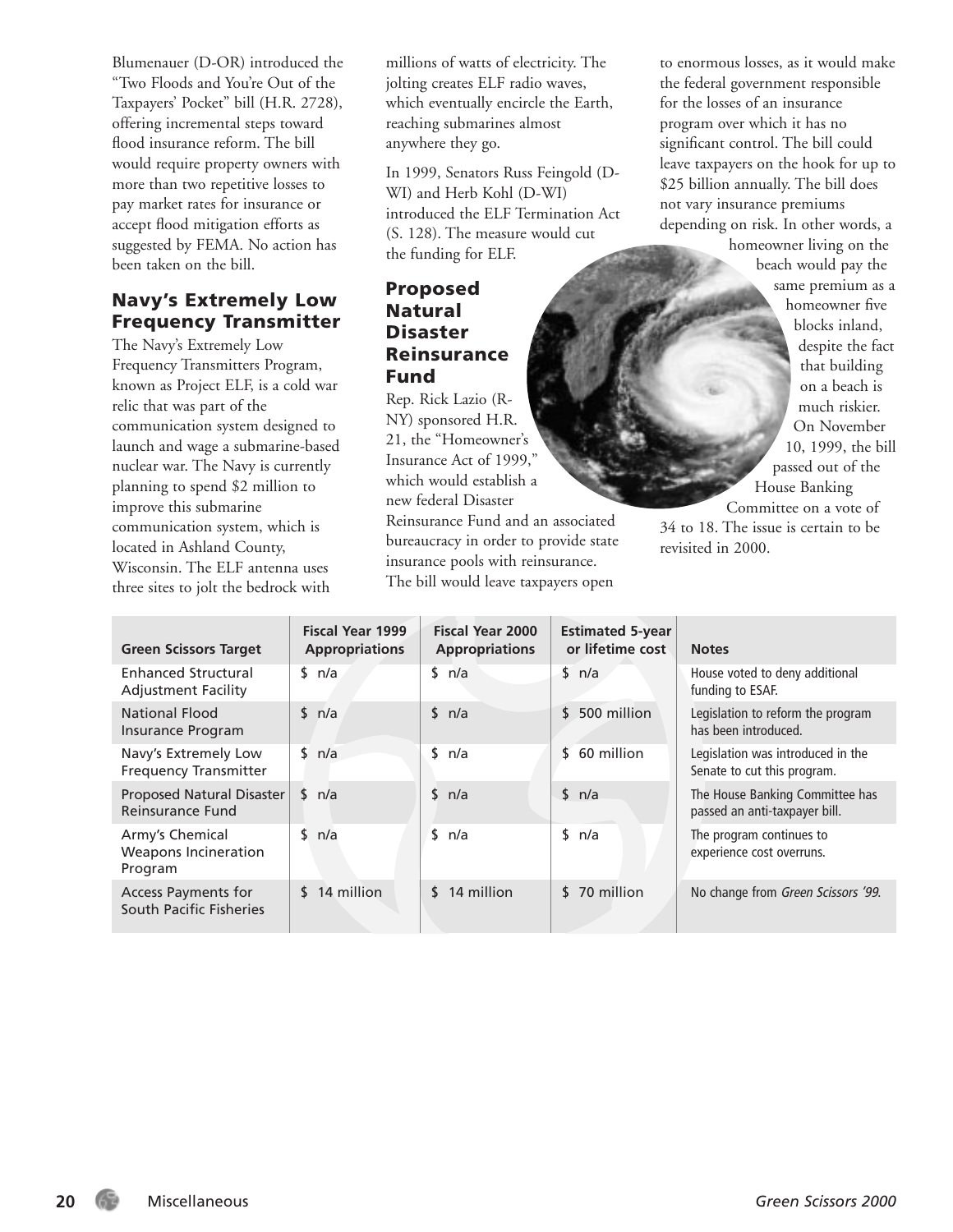

## **New Issues**

## **Dredging the Depths Columbia River Channel Deepening \$200 million**

**D**espite Endangered Species Act listings of regional wildlife and budgetary constraints, the U.S. Army Corps of Engineers wants to spend \$200 million to deepen the Columbia and Willamette Rivers from the Pacific Ocean to Portland, Oregon, a distance of more than 100 miles. The channel, once deepened to 43 feet, will remain too shallow to accommodate the 45-foot deep draft vessels that will continue to call on ports in California, Washington, and British Columbia. Additional dredging will further disturb this already disrupted river and estuary system, and harm communities and wildlife that depend on them by potentially re-suspending numerous contaminants contained within the riverbed.

**Green Scissors Proposal** Eliminate federal funding for this project. Stopping the project would save taxpayers \$200 million over five years in both construction and operation and maintenance costs.

## **Project Hurts Taxpayers**

**This project clearly serves local interests. Federal taxpayers should not pay for the project.**

**This project is unneeded.** Other West Coast ports can serve the larger cargo ships. The Final Environmental Impact Statement failed to show a clear trend of an increasing number of ships or volume of cargo shipped into Portland. With this project, the Army Corps of Engineers would be expanding infrastructure for a non-existent demand.

**Dredging the Columbia River to 43 feet will drastically increase operation and maintenance (O&M) costs.** The Corps estimates that O&M costs will increase by almost \$4 million a year, from \$9 million to \$13 million.

**The Corps may be underestimating the project's cost.** Deeper sediments may contain toxins, and thus require more expensive disposal than originally assumed.

### **Project Hurts Environment**

**Dredging may re-suspend contaminants in the river, putting wildlife and humans at risk of chemical exposure.** Several sites, especially in the Willamette River and at the

**Current Status** Since 1878, the U.S. Army Corps of Engineers (Corps) has dredged the Columbia River from the Pacific Ocean to Portland, Oregon annually. Over time, the cost and depth of the channel has increased. Presently, the channel costs \$6-10 million per a year to maintain a depth of 40-feet. Before retiring from Congress, Senator Mark Hatfield (R-OR) authorized a \$6 million, five-year study of the effects of dredging the river an additional three to five feet, so the port of Portland could accommodate larger cargo ships. In August, Congress authorized \$183 million in the Water Resources Development Act of 1999 (S. 507) to dredge the Columbia River to 43 feet.

In December 1999, the National Marine Fisheries Service and the Oregon Department of Environmental Quality challenged the Corps because officials were worried that the dredge spoils may not comply with state and federal pollution laws. The dredging is also inconsistent with official land-use management plans.

port of Portland, are contaminated with arsenic, mercury, tributyl tin, PCBs, dioxins, polyaromatic hydrocarbons, and other hazardous materials. The Corps has conducted little testing to establish contamination levels in the river.

**More than 1,000 acres of near-shore and intertidal wetlands could be filled with dredge spoils.** Furthermore, the Corps plans to continue dumping dredge spoils in the Lewis and Clark National Wildlife Refuge and the Columbia White-tailed Deer National Wildlife Refuge.

**Dredging disrupts the river's natural characteristics, and destroys safe havens fish need during migration.** Fish migrating to and from the ocean need natural habitat in the Columbia River during their fresh water-salt water transition. Studies show the decline of one stock of salmon, which lives largely in the dredged section, during the time the Corps has dredged the channel.

## **Contacts**

Lyn Mattei, Northwest Environmental Advocates, (503) 295-0490; Eric Espenhorst, Friends of the Earth, (206) 297-9460; Heather Weiner, Earthjustice Legal Defense Fund, (202) 667-4500.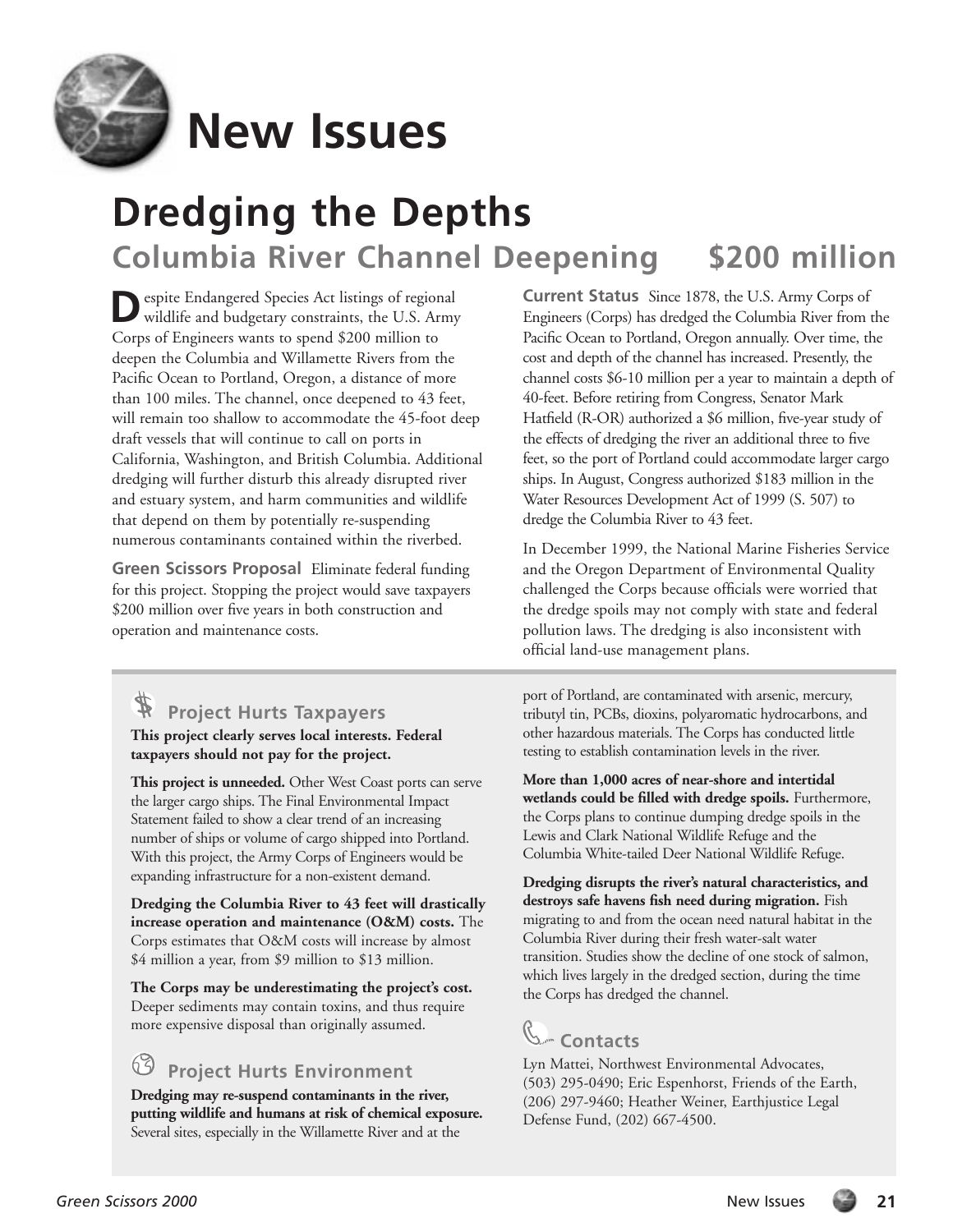## **The Money Crop Federal Crop Insurance 5n/a**

**C**rop insurance reimburses farmers when crop production falls well below average yields because of bad weather, such as floods or drought. The U.S. Department of Agriculture heavily subsidizes crop insurance through its Office of Risk Management. The government subsidizes insurance in three ways: 1) it pays all of the administrative costs of the private insurance companies that actually issue the policies; 2) it guarantees the insurance companies against losses that exceed the premiums; 3) it pays an average of 40 percent of each farmer's insurance premium. Crop insurance primarily benefits crops grown on marginal land, because those are the lands that experience large losses frequently. Since crop losses increase premiums, and the government pays a percentage of those premiums, the higher the losses, the higher the government subsidy. The program now costs around \$1.5 billion per year. Moreover, in the last two years, Congress has added special emergency subsidies, bringing costs up to around \$1.9 billion.

**Green Scissors Proposal** 1) Lower the reimbursement rate to private insurance companies to a level that would match what they receive in the private market; 2) reduce or eliminate the subsidies; 3) charge different rates based on varying risk, taking into consideration repetitive loss history and land quality.

**Current Status** The House of Representatives passed H.R. 2559, which added another \$1.5 billion in subsidies per year, bringing the average subsidy for premiums up to 60 percent, and included special subsidies for the land that suffers problems most often. Most of the members of the Senate Agriculture Committee favor a similar bill, S. 1580, but the Chairman, Senator Richard Lugar (R-IN), prefers an alternate approach that would provide funds to farmers and let them choose among an array of private methods to manage risk. Senator Lugar's bill would not provide incentives to bring more marginal, disaster-prone land into crop production.

### **Program Hurts Taxpayers**

**The program directly costs taxpayers almost \$2 billion annually, and costs billions of dollars more indirectly.** The program provides incentives to produce crops on marginal, disaster-prone land that would otherwise not be harvested. These incentives lead to overproduction, which lowers crop prices. The lower prices in turn trigger billions in additional government subsidies, both in special emergency bills and in agricultural price guarantees, such as Loan Deficiency Payments.

**Private insurance companies participating in the federal crop insurance program have collectively earned \$528 million in underwriting gains since 1990.** General Accounting Office reports also show that the government paid about 22 private insurance companies a total of \$80 million more than the costs of selling and servicing crop insurance from 1994 to 1995.

### **Program Hurts Environment**

**Crop insurance has greatly reduced wildlife habitat, and caused increased soil erosion, fertilizer and pesticide use.** Economists believe that the program has caused tens of millions of acres of grasslands, wetlands and woodlands to be converted to crop fields. The effect of this subsidy may have fully cancelled out the benefits of the 36 million acre Conservation Reserve Program.

## **Contacts**

Tim Searchinger, Environmental Defense Fund (202) 387- 3500; Cena Swisher, Taxpayers for Common Sense, (202) 546-8500 x108.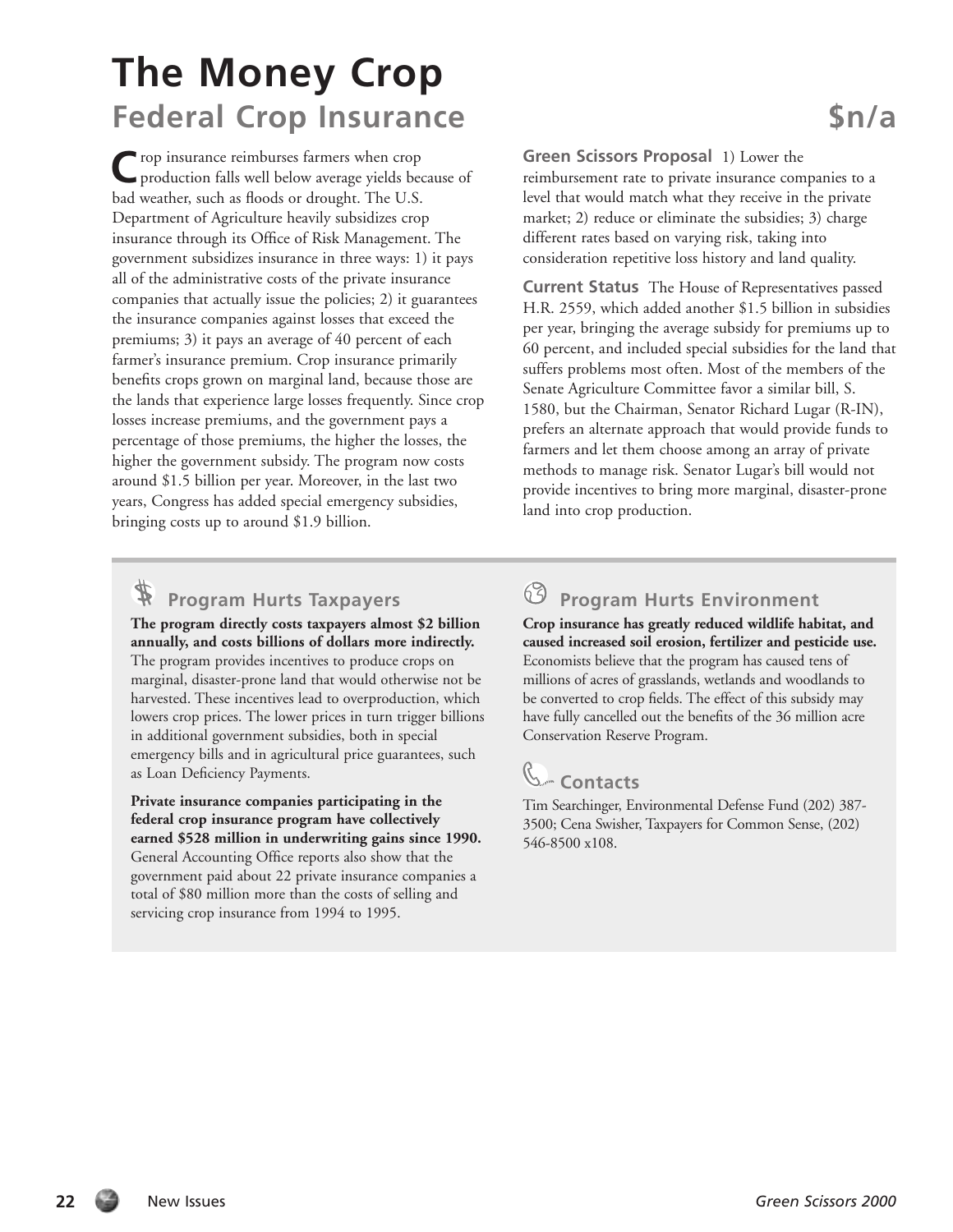## **Race to the Bottom Deep-Draft Dredging \$n/a**

The federal government shares the burden for dredging<br>harbors around the country Under suggest law that harbors around the country. Under current law, the federal cost-share for deepening harbors ranges from 80 percent for shallow harbors to 40 percent for "deep-draft" harbors (below 45 feet). The deeper the dredging, the less the federal government contributes since deeper dredging is more expensive. Recently, local harbor authorities have begun calling for an increase in the federal cost-share for the dredging and operation and maintenance of deep-draft harbors. These harbors want deeper dredging to service the largest container ships, claiming that deeper ports will spur trade and commerce.

**Green Scissors Proposal** Reject proposals to increase federal cost-share for dredging, and reduce the federal cost share for the construction and operation and maintenance of harbors deeper than 45 feet.

Implement a "Harbor Services User Fee" that will link harbor maintenance costs and vessel draft. This fee will tap market access to promote regional port planning. Tying maintenance costs to vessel volume will ensure the market encourages deep-water port development in places where it is economically and environmentally justified, rather than simply fueling a "race to the bottom."

**Current Status** During consideration of the Water Resources Development Act (WRDA) of 1999, the House Water Resources and Environment Subcommittee included provisions to increase the federal cost-share for dredging deep water ports from 40 percent to 65 percent. The proposal also would have increased the federal costshare for operation and maintenance from 50 percent to 100 percent. These provisions were removed from the final legislation at the insistence of Representative Gilchrest (R-MD) and Senator Warner (R-VA). Instead, a study was inserted into the final version of WRDA that would examine the possible economic, environmental and budgetary impact of increasing the federal cost share for deep-draft dredging. President Clinton signed WRDA into law on August 17, 1999.

The Clinton Administration has proposed a Harbor Services User Fee, which would charge vessels a fee based on the volume of the vessel.

## **Proposal Hurts Taxpayers**

**Too many harbors want new deep-draft dredging.** Nearly every port is considering the potential for expansion out of fear they will lose business to competing U.S. ports. This "race to the bottom" will cost taxpayers hundreds of millions of dollars and is likely to create a substantial overcapacity of expensive deep draft ports.

**As ports increase in depth, the cost to keep them in operation also grows.** Increasing the federal cost-share for operation and maintenance from 50 percent to 100 percent in conjunction with increasing the federal rateshare for deep-draft dredging will create major new burdens for taxpayers.

#### $63-$ **Proposal Hurts Environment**

**Increased federal cost-shares will mean more dredging.** Currently, there are few economically and environmentally feasible disposal options for dredged spoils, particularly contaminated materials. In the past, most dredged materials, including some contaminated materials, were sent to open water dumping sites. This practice exposes fish, shellfish, wildlife and humans to harmful chemicals.

**Deep-draft dredging can severely affect salinity levels in important tidal areas.** For instance, a proposed deepdraft dredging project in Savannah Harbor, Georgia is projected to decimate a rare tidal freshwater wetland in the Savannah National Wildlife Refuge. The Department of Interior has observed that the proposed deepening will leave the Refuge with only 27 percent of its original freshwater marsh.

## **Contacts**

Steve Ellis, Taxpayers for Common Sense, (202) 546-8500 x126; Erich Pica, Friends of the Earth, (202) 783-7400 x229; David Conrad, National Wildlife Federation, (202) 797-6687.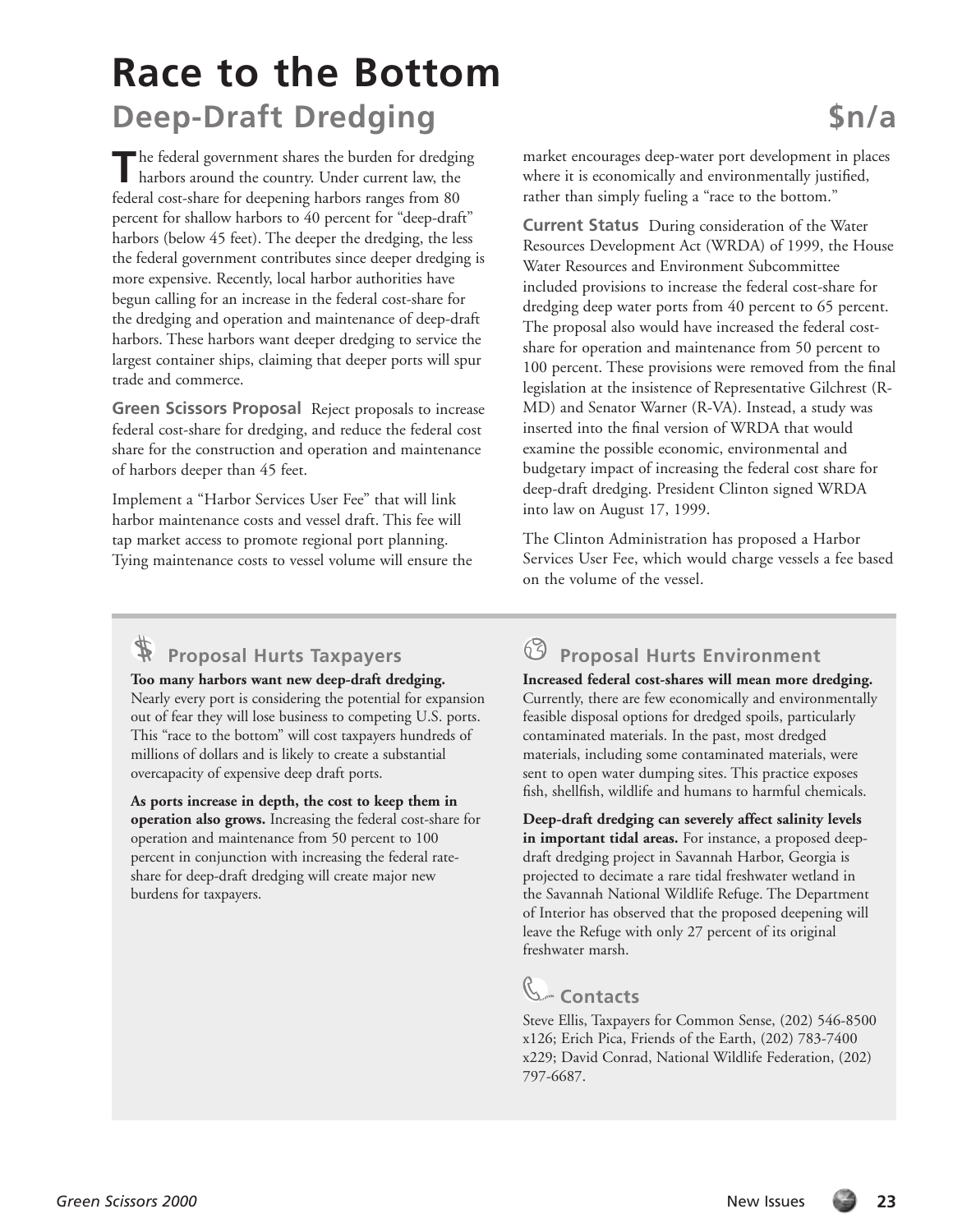## **Paving Forests Forest Highway Program \$405 million**

The Forest Service has a \$10 billion maintenance backlog for forest roads. In fact, Forest Chief Dombeck recently stated that only 18 percent of the forest road system is currently maintained to standard. Many of these roads are seldom-used, narrow dirt roads. Instead of focusing on bringing existing roads into compliance with current standards or decommissioning poor roads, the Forest Service is proposing to widen, pave and realign existing forest roads so they can use Federal Highway Administration (FHWA) funding. FHWA will spend approximately \$162.4 million a year until 2003 for forest highways. Design and construction of these highways typically costs over \$1 million per mile. The purpose of these highways is to connect the National Forests transportation system to the state's transportation system.

**Green Scissors Proposal** 1) Reduce program funding by 50 percent. 2) Change the structure of the program the Forest Service should focus on maintaining and bringing existing roads up to current appropriate standards. This would save millions of dollars, as narrow dirt roads do not need to be turned into two-lane paved highways.

**Current Status** In 1998, Congress passed the Transportation Equity Act for the 21st Century (TEA-21) which guaranteed funding for the Forest Highway Program at \$162.4 million a year until 2003. The Forest Service, states or counties nominate roads for inclusion in the Forest Highway Program. Once a road is in the program, the Forest Service is eligible to receive 100 percent of the funds necessary to rebuild the road, but no funding to maintain the road. The Forest Highway Program is an inappropriate and expensive solution to the Forest Service's road maintenance problem.

## **Program Hurts Taxpayers**

**The Forest Highway program is a waste of taxpayer dollars.** The program paves, widens, and straightens narrow dirt and gravel back country roads to handle increased high-speed traffic. Many of the improvements are unwanted and unwarranted. Overbuilding these forest roads wastes millions of taxpayer dollars. Smaller, less expensive improvements or increased maintenance are all most of these roads need.

**Forest Highways are more expensive to maintain than forest roads.** Forest highways have about the same maintenance costs as state highways, around \$6000-\$8000 per mile per year. Forest roads cost a lot less to maintain. For instance, the Loop Road, a forest road in Wyoming, costs around \$6,000 to maintain 28 miles of road.

**The Forest Service, states and counties lack funds to maintain the roads once they are upgraded.** Once the FHWA builds a forest highway, a road maintenance agency, usually a county or state, becomes responsible for maintaining it. The Forest Service recently became a public road authority, allowing it to maintain federal highways. The Forest Service, like most states and counties, is already over-extended in maintaining its own roads.

## **Program Hurts Environment**

**The paving of forest highways increases habitat fragmentation.** The Forest Highway Program takes narrow back country roads that meander through National Forests and turns them into two-lane paved suburban highways. By making these roads wider, straighter and flatter, the FHWA increases the number and speed of vehicles. Moreover, the wider, straighter roads and greater number of vehicles on the road will cause even greater disruption to wildlife habitat and could irreparably affect the foraging and reproduction of many species.

## **Contacts**

Bethanie Walder, Wildlands Center for Preventing Roads, (406) 543-9551; Erich Pica, Friends of the Earth, (202) 783-7400 x229.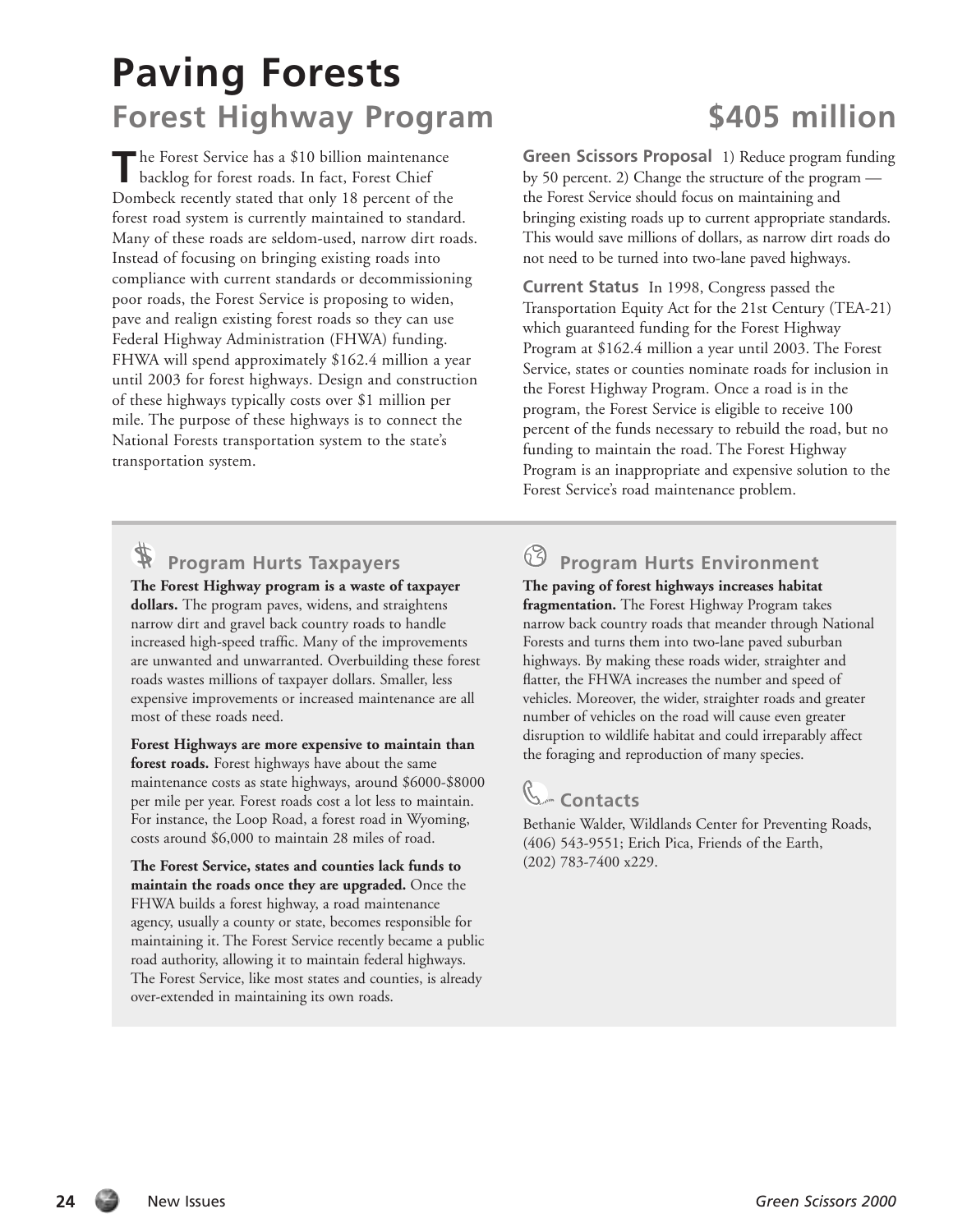## **Searching for the Sea Monster Low Frequency Active Sonar 5n/a**

**T**he Navy is seeking to deploy their Low Frequency Active Sonar (LFAS) system. The U.S. Navy has conducted over two dozen field tests of the LFAS system. This system, which would travel with aircraft carriers, is designed to detect a deep-sea Soviet submarine threat that has diminished since the end of the Cold War. One prototype consists of 18 bathtub-size (approximately 150 feet in total length) panels designed to broadcast low frequency, high volume sound waves into the surrounding waters to detect enemy submarines. The Navy is seeking to deploy this system to expand the protection against submarine attack for U.S. aircraft carrier groups from a four-mile radius (50 square miles) to a thirty-mile radius (2827 square miles).

**Green Scissors Proposal** Terminate the Navy's Low Frequency Active Sonar project.

**Current Status** The Navy has spent more than \$350 million to develop and test the LFAS system. To date, there have been more than two dozen field tests. The Navy is ready to deploy the LFAS, but is currently undergoing an environmental review process under the National Environmental Policy Act (NEPA). The Navy recently released a draft of a first ever global environmental impact statement (EIS) for the detection system, because this system could potentially affect every body of water that has an aircraft carrier. Simultaneously, the Navy filed for an exemption from the Endangered Species Act and the Marine Mammal Protection Act for the eventual deployment of LFAS because of anticipated impacts on marine mammals.

### **Project Hurts Taxpayers**

**LFAS is designed to protect against a threat, specifically Soviet deep sea submarines, that has dramatically diminished since the end of the cold war.** Taxpayers have already spent \$350 million to build a defense system to detect threats from a non-existent submarine fleet.

### **Project Hurts Environment**

**Long term effects on marine mammals are unknown.** Marine mammals, such as whales and dolphins, rely on hearing to eat, navigate and communicate. Blasting low frequency wavelengths into waters at over 230 decibels can rip apart ear, lung and other vibrating tissues.

**Whales alter migration routes to avoid louder noises.** Gray whales have moved more than a kilometer to avoid a 185 decibel sound source off the coast of California. Because this system is designed to travel with aircraft carrier groups, migrating mammals will be unable to change migration patterns to avoid the LFAs system. Furthermore, independent analysis suggests the LFA system contributed to several strandings of Cuvier's beaked whales near the Canary Islands in 1991 and off the west coast of Greece in 1997.

**LFAS poses risks to human health.** Divers participating in a Navy study were exposed to 160 decibels, a mere fraction of the LFAS operation level of over 230 decibels. After the tests, the divers reported feeling vertigo, motion sickness, and odd sensations in the chest and abdomen. One diver has suffered a series of relapses over a period of months.

## **Contacts**

MacDonald Hawley (303) 674-5111 x101; Erich Pica, Friends of the Earth, (202) 783-7400 x229; Niomi Rose, Humane Society of the United States (301) 258-3048; Heather Weiner, Earthjustice Legal Defense Fund, (202) 667-4500.